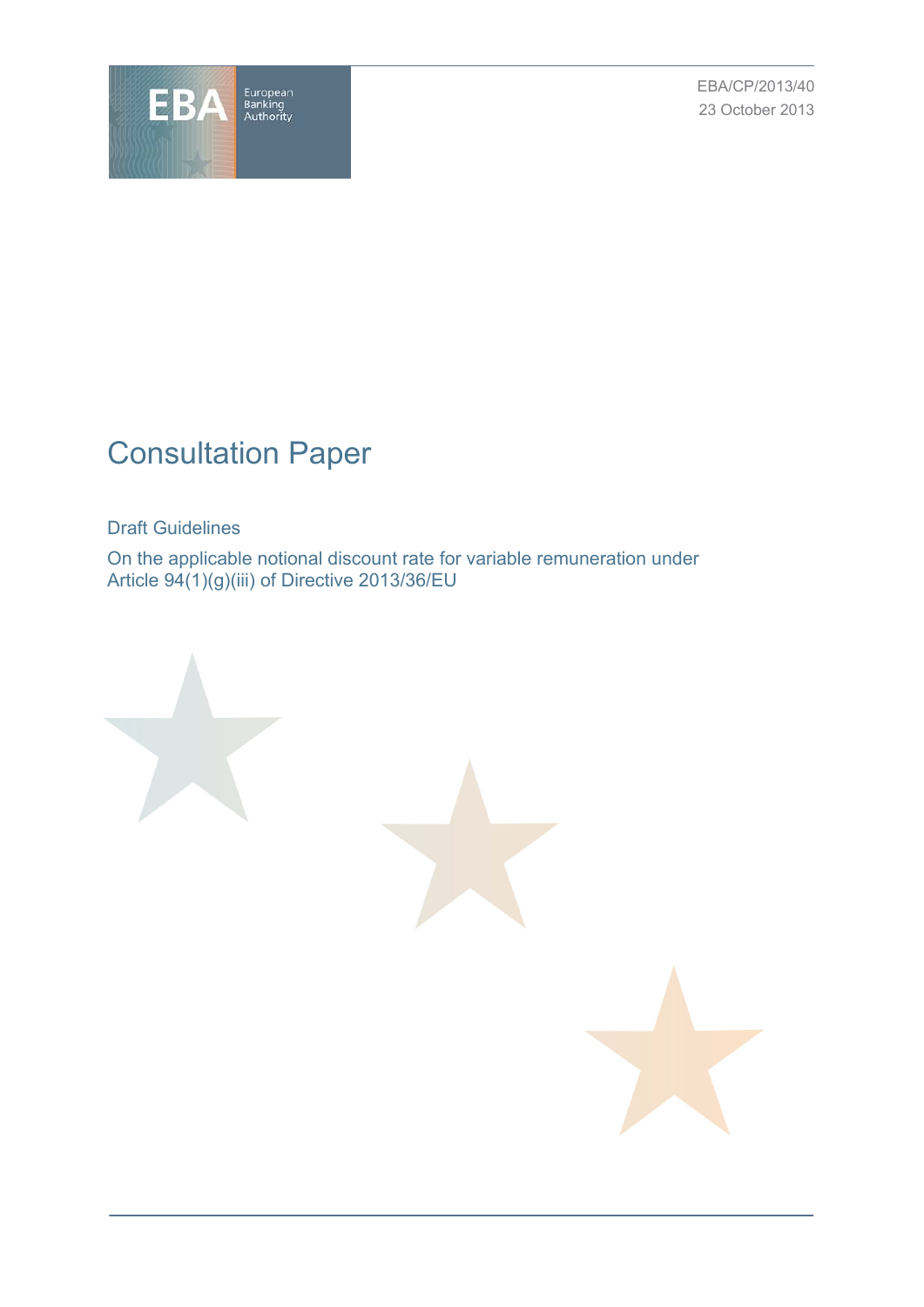# Consultation paper on draft guidelines on the applicable notional discount rate for variable remuneration under Article 94(1)(g)(iii) of Directive 2013/36/EU

# Table of contents

| 1.  | Responding to this consultation                                                                                                            | 3  |
|-----|--------------------------------------------------------------------------------------------------------------------------------------------|----|
| 2.  | <b>Executive Summary</b>                                                                                                                   | 4  |
| 3.  | Background and rationale                                                                                                                   | 5  |
| 4.  | Draft guidelines on the applicable notional discount rate for variable<br>remuneration under Article 94(1)(g)(iii) of Directive 2013/36/EU | 8  |
| 5.  | Accompanying documents                                                                                                                     | 23 |
| 5.1 | Draft Cost-Benefit Analysis / Impact assessment                                                                                            | 23 |
| 5.2 | Overview of questions for consultation                                                                                                     | 31 |

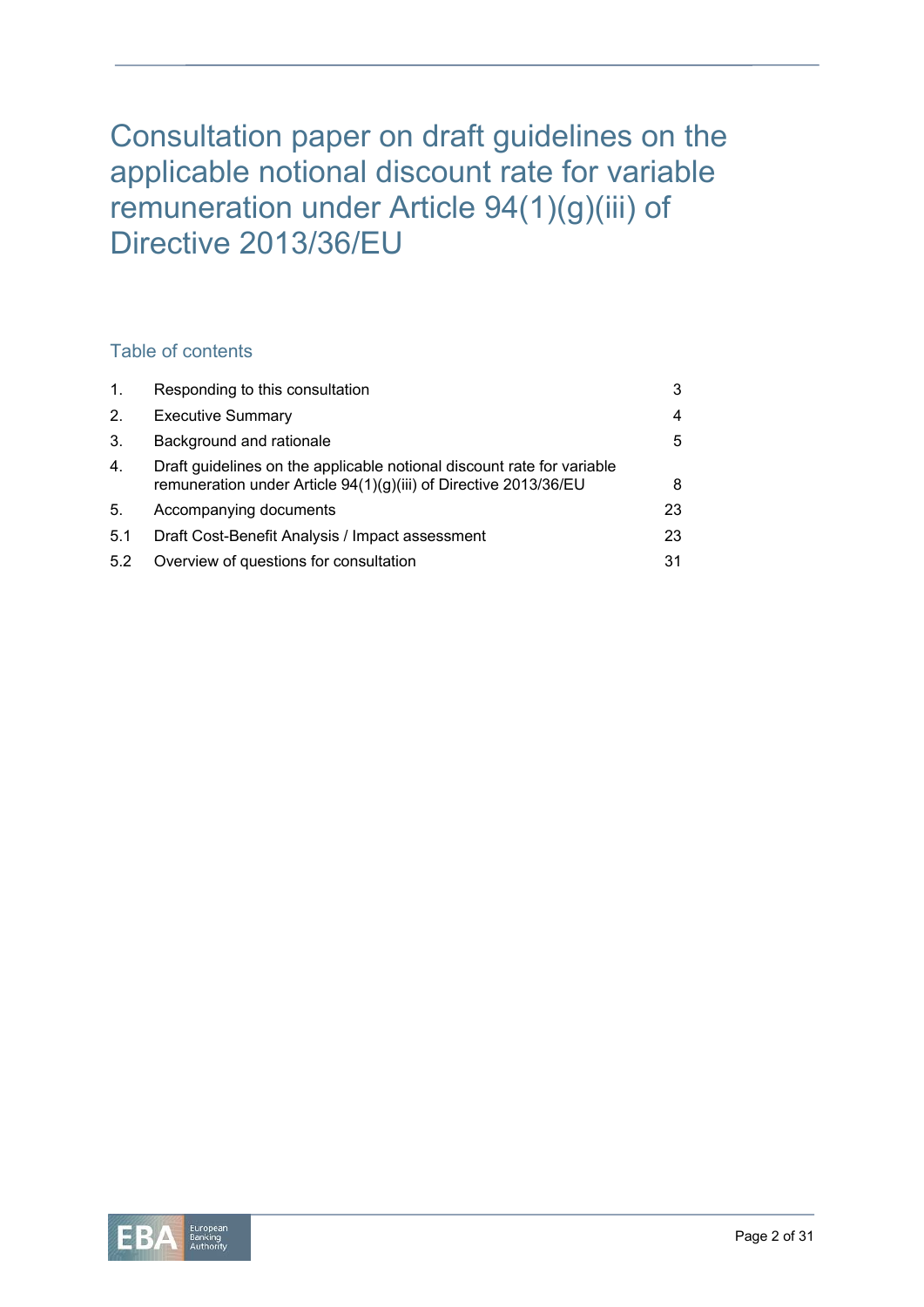# 1. Responding to this consultation

The EBA invites comments on all proposals put forward in this paper and in particular on the specific questions summarised in 5.2.

Comments are most helpful if they:

- respond to the question stated;
- indicate the specific point to which a comment relates;
- contain a clear rationale:
- provide evidence to support the views expressed/ rationale proposed; and
- describe any alternative regulatory choices the EBA should consider.

#### **Submission of responses**

To submit your comments, click on the 'send your comments' button on the consultation page by 18.01.2014. Please note that comments submitted after this deadline, or submitted via other means may not be processed.

#### **Publication of responses**

Please indicate clearly in the consultation form if you wish your comments to be disclosed or to be treated as confidential. A confidential response may be requested from us in accordance with the EBA's rules on public access to documents. We may consult you if we receive such a request. Any decision we make not to disclose the response is reviewable by the EBA's Board of Appeal and the European Ombudsman.

#### **Data protection**

The protection of individuals with regard to the processing of personal data by the EBA is based on Regulation (EC) No 45/2001 of the European Parliament and of the Council of 18 December 2000 as implemented by the EBA in its implementing rules adopted by its Management Board. Further information on data protection can be found under the Legal notice section of the EBA website.

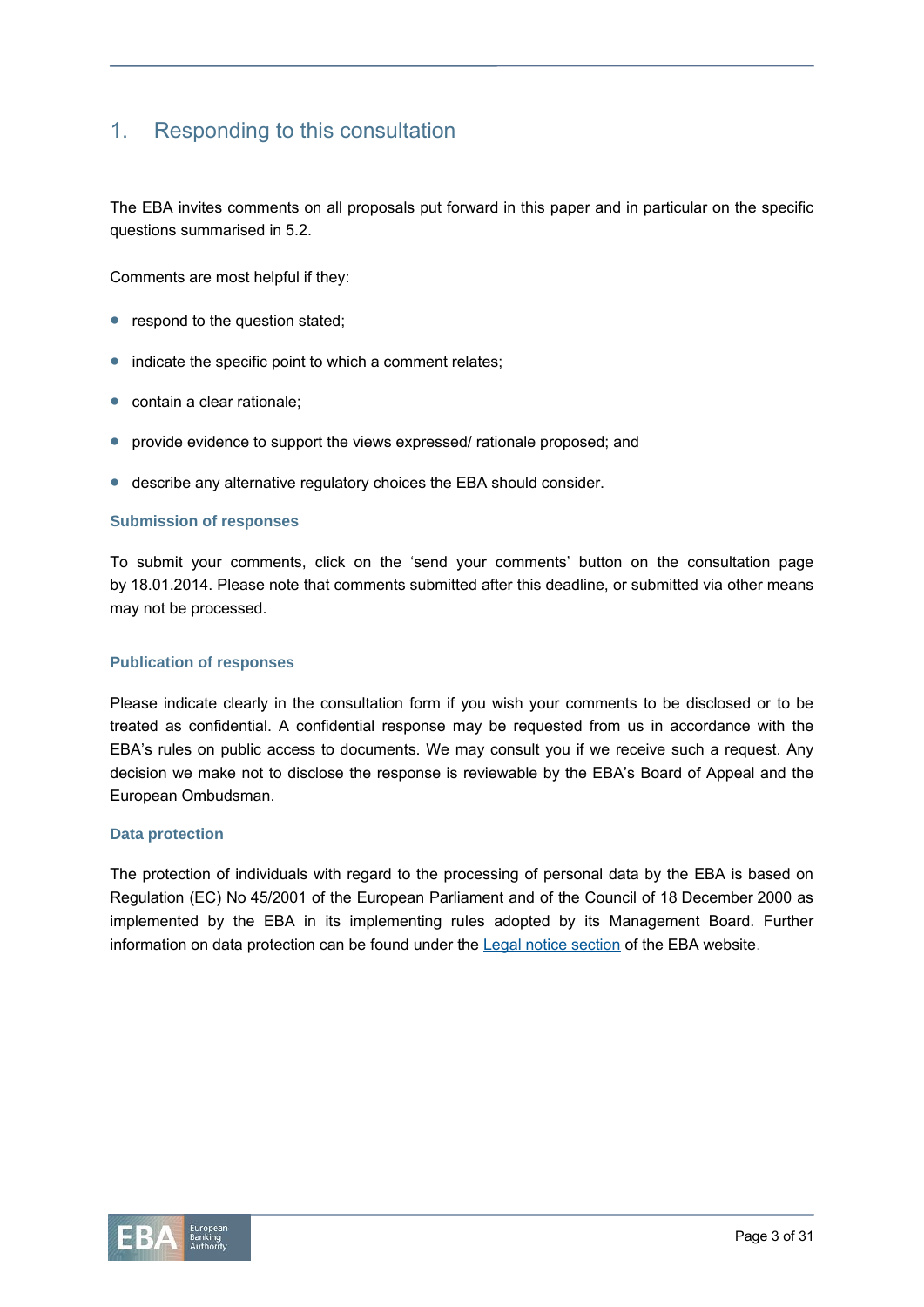# 2. Executive Summary

The European Banking Authority is consulting on draft guidelines on the applicable notional discount rate for variable remuneration which may be applicable pursuant to Article  $94(1)(g)(iii)$  of Directive 2013/36/EU on access to the activity of credit institutions and the prudential supervision of credit institutions and investment firms, amending Directive 2002/87/EC and repealing Directives 2006/48/EC and 2006/49/EC. The consultation period ends on 18 January 2014.

Directive 2013/36/EU establishes that the variable component shall not exceed 100% of the fixed component of the total remuneration for those categories of staff whose professional activities have a material impact on the risk profile of the institution. Member States may set a lower maximum percentage. A higher ratio of up to 200% may be allowed, subject to shareholder approval.

For the purpose of calculating the ratio between the variable and fixed component of remuneration, Member States may allow institutions to apply a discount rate, the subject of these guidelines, to a maximum of 25% of the variable remuneration, provided it is paid in instruments that are deferred for a period of not less than 5 years, or to a lower amount prescribed by national law.

The EBA has combined four relevant factors to calculate the discount rate. The national annual inflation rate, the average interest rate of EU government bonds to take account of opportunity costs and inflation risk, a nominal factor to provide for incentives for paying variable remuneration in instruments which are deferred for a period of at least five years and a nominal factor to provide for incentives to apply additional retention periods. The last two factors depend on the length of the actual deferral and retention periods.

The discount rate calculated on the basis of the above factors ensures that the ratio between the variable and the fixed component of total remuneration is calculated in accordance with Directive 2013/36/EU. These factors provide for appropriate incentives for the use of long-term deferred instruments and longer retention periods; these elements should lead to more long-term orientated remuneration frameworks and facilitate prudent risk taking decisions.

In accordance with its mandate, the EBA will finalise the draft guidelines at the beginning of 2014, taking into account the responses to the public consultation and the opinion of the Banking Stakeholders Group.

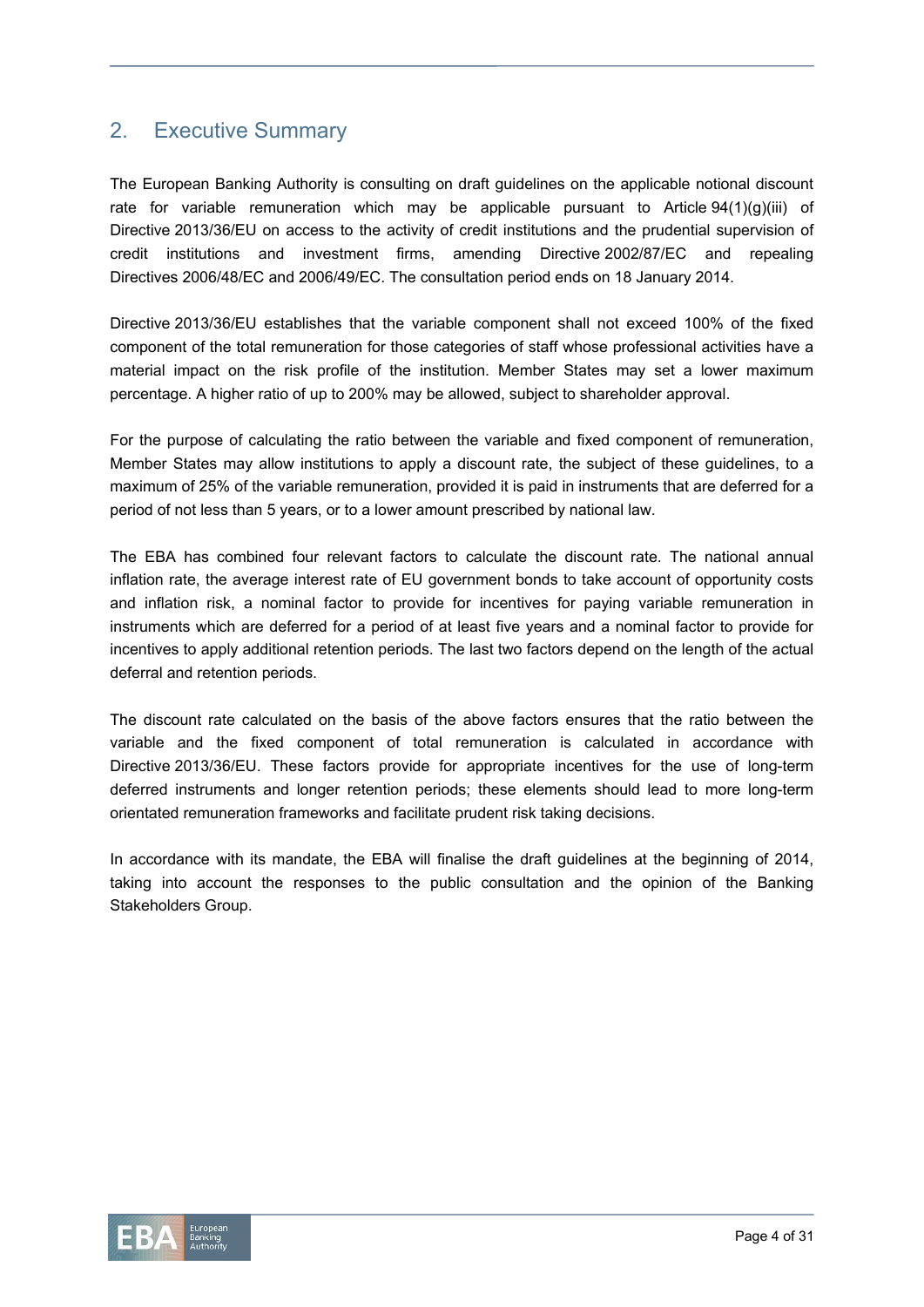# 3. Background and rationale

#### **Legal background**

- 1. Article 94(1)(g)(i) of Directive 2013/36/EU (CRD) provides that 'the variable component shall not exceed 100 % of the fixed component of the total remuneration for each individual. Member States may set a lower maximum percentage'. Article 94(1)(g)(ii), first subparagraph, provides that 'Member States may allow shareholders or owners or members of the institution to approve a higher maximum level of the ratio between the fixed and variable components of remuneration provided the overall level of the variable component shall not exceed 200 % of the fixed component of the total remuneration for each individual. Member States may set a lower maximum percentage.'
- 2. Article 94(1)(g)(iii), first subparagraph, of CRD provides that 'Member States may allow institutions to apply the discount rate referred to in the second subparagraph of this point to a maximum of 25% of total variable remuneration provided it is paid in instruments that are deferred for a period of not less than five years. Member States may set a lower maximum percentage.'
- 3. Pursuant to Article 162(3) of CRD 'the laws, regulations and administrative provisions necessary to comply with Article 94(1)(g) shall require institutions to apply the principles laid down therein to remuneration awarded for services provided or performance from the year 2014 onwards, whether due on the basis of contracts concluded before or after 31 December 2013.'
- 4. The second sub-paragraph of Article 94(1)(g)(iii) provides that EBA 'shall prepare and publish, by 31 March 2014, guidelines on the applicable notional discount rate taking into account all relevant factors including inflation rate and risk, which includes length of deferral. The EBA guidelines on the discount rate must specifically consider how to incentivise the use of instruments which are deferred for a period of not less than five years.'
- 5. Recital 65 of the CRD recalls that 'with a view to encouraging the use of equity or debt instruments which are payable under long-term deferral arrangements as a component of variable remuneration, Member States should be able, within certain limits, to allow institutions to apply a notional discount rate when calculating the value of such instruments for the purposes of applying the maximum ratio. However, Member States should not be obliged to provide for such a facility and should be able to provide for it to apply to a lower maximum percentage of total variable remuneration than set out in this Directive. With a view to ensuring a harmonised and coherent approach which guarantees a level playing field across the internal market, EBA should provide appropriate guidance on the applicable notional discount rate to be used.'
- 6. EBA's predecessor CEBS has published guidelines on Remuneration Practices and Policies. The general concepts of variable and fixed remuneration, deferral, vesting and retention are part of those guidelines and apply in the scope of the EBA guidelines on the applicable notional discount rate for variable remuneration under Article 94(1)(g)(iii) of Directive 2013/36/EU.

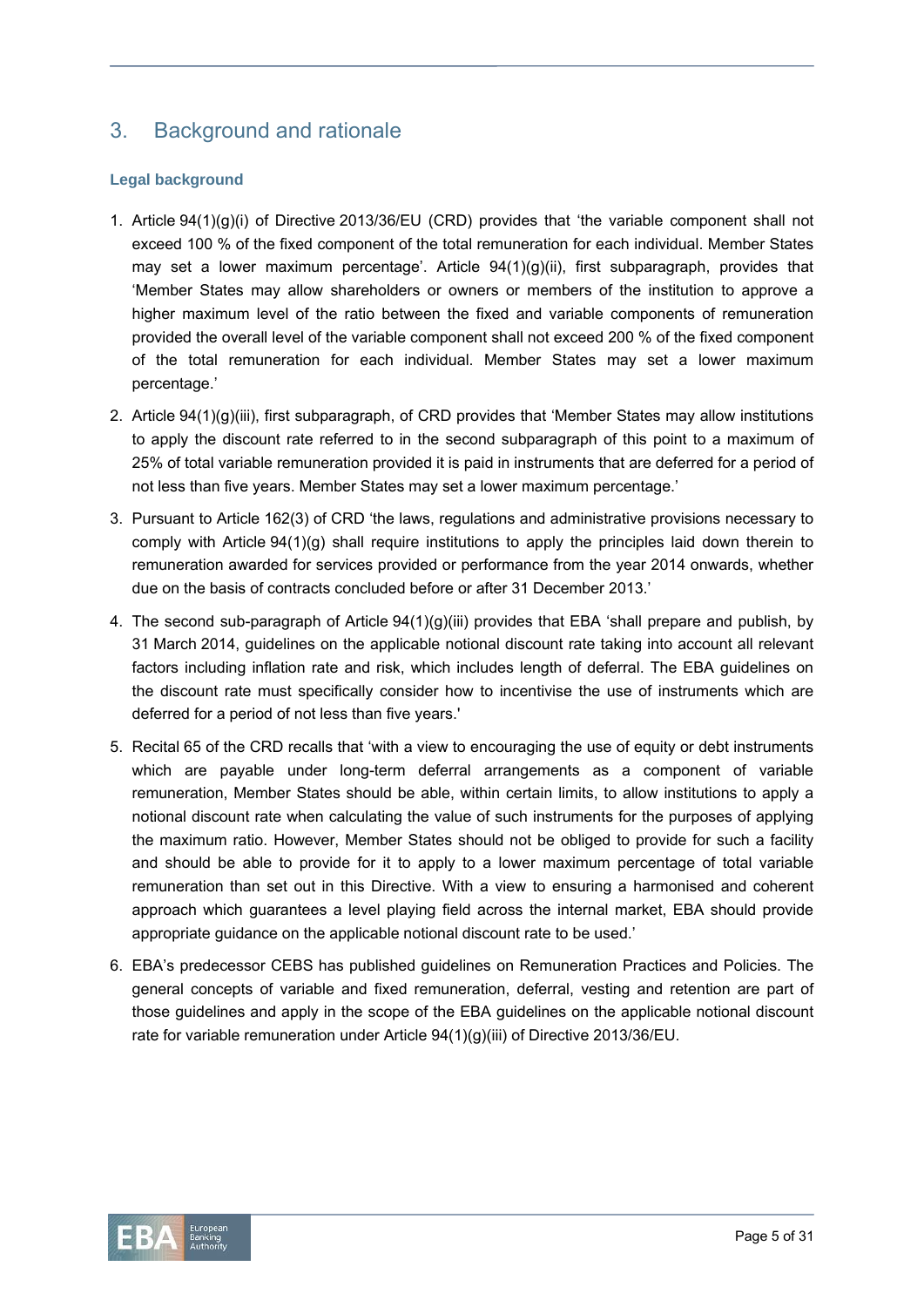

#### **Figure 1: Schematic overview of remuneration components under a 1:1 ratio**

1:1 ratio between fixed and variable remuneration; at least 40 % - 60 % of variable remuneration is deferred: at least 50 % of variable remuneration is paid in instruments. 25 % of variable remuneration was paid in instruments deferred for a period of at least five years and can be discounted.

#### **Considerations regarding a discount rate**

- 7. In these guidelines, in line with the wording of CRD, discount rate is understood as the factor by which the amount of variable remuneration is multiplied to obtain its discounted value. Generally speaking, a discount rate is understood to be the interest rate which is used to discount future amounts of cash flows in a multi-period model; it is often denoted 'r'. Generally speaking, a discount factor is equal to b=1/(1+r). The future amount of cash flows must be multiplied with the discount factor 'b' in order to obtain the net present or discounted value and is referred to in this guidelines as discount rate.
- 8. The discount rate, if implemented by the Member State, can be applied to the variable remuneration of staff whose professional activities have been identified as having a material impact on the institution's risk profile, for the purpose of calculating the ratio between variable and fixed remuneration. For the identification of staff the regulation on criteria to identify staff whose professional activities have a material impact on the institutions risk profile will need to be applied once it has entered into force.<sup>1</sup> Since the maximum ratio applies to single staff members, the discount rate needs to be applied to the variable remuneration which is paid to a single staff member as well. The discount rate can be applied only to variable remuneration paid in instruments that are deferred for five or more years. However, there is no obligation for the institution to make use of the discount rate. According to the CRD deferred variable remuneration must not vest faster than on a pro-rata basis.

<sup>-&</sup>lt;br>1 This regulation will be based on the draft technical standards prepared by the EBA. The consultation on these draft technical standards can be found on the EBA website at http://www.eba.europa.eu/regulation-andpolicy/remuneration/draft-regulatory-technical-standards-for-the-definition-of-material-risk-takers-forremuneration-purposes.

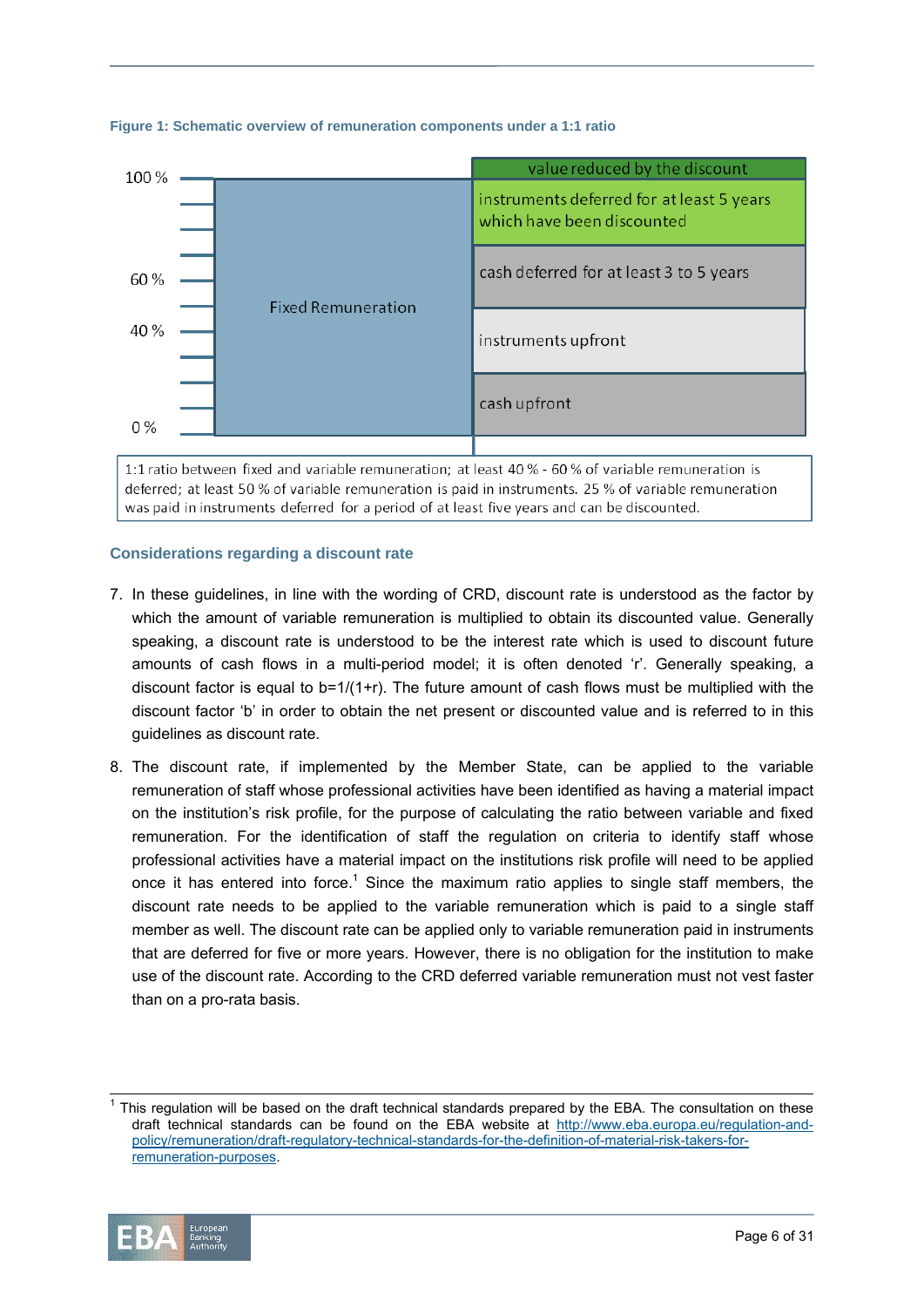- 9. The EBA has considered in line with its mandate the relevant factors as indicated within the CRD for the calculation of the discount rate, and the incentive effects derived from the payment of deferred variable remuneration in instruments.
- 10. The extent to which the deferred part of remuneration may work as an incentive mechanism depends on what is, for the employee, the perceived value of this deferred remuneration when it is awarded. That is the discounted value of remuneration which will only be obtained in the future. How a staff member perceives the discounted value may differ between individual staff members. In general the perceived value depends on several factors: e.g. the expected return on another investment; the immediate financial needs the employee has; personal preferences; the risks of not being able to receive the full amount of deferred remuneration in the future, the reduction of the value due to inflation and the uncertainty about future inflation rates. However, not all such elements are relevant for the discount rate. For example, claw back and malus mechanisms, which are part of the remuneration framework and are supposed to reduce the awarded remuneration if the institution or the staff member does not perform well, should not lead to an increase of the discount rate.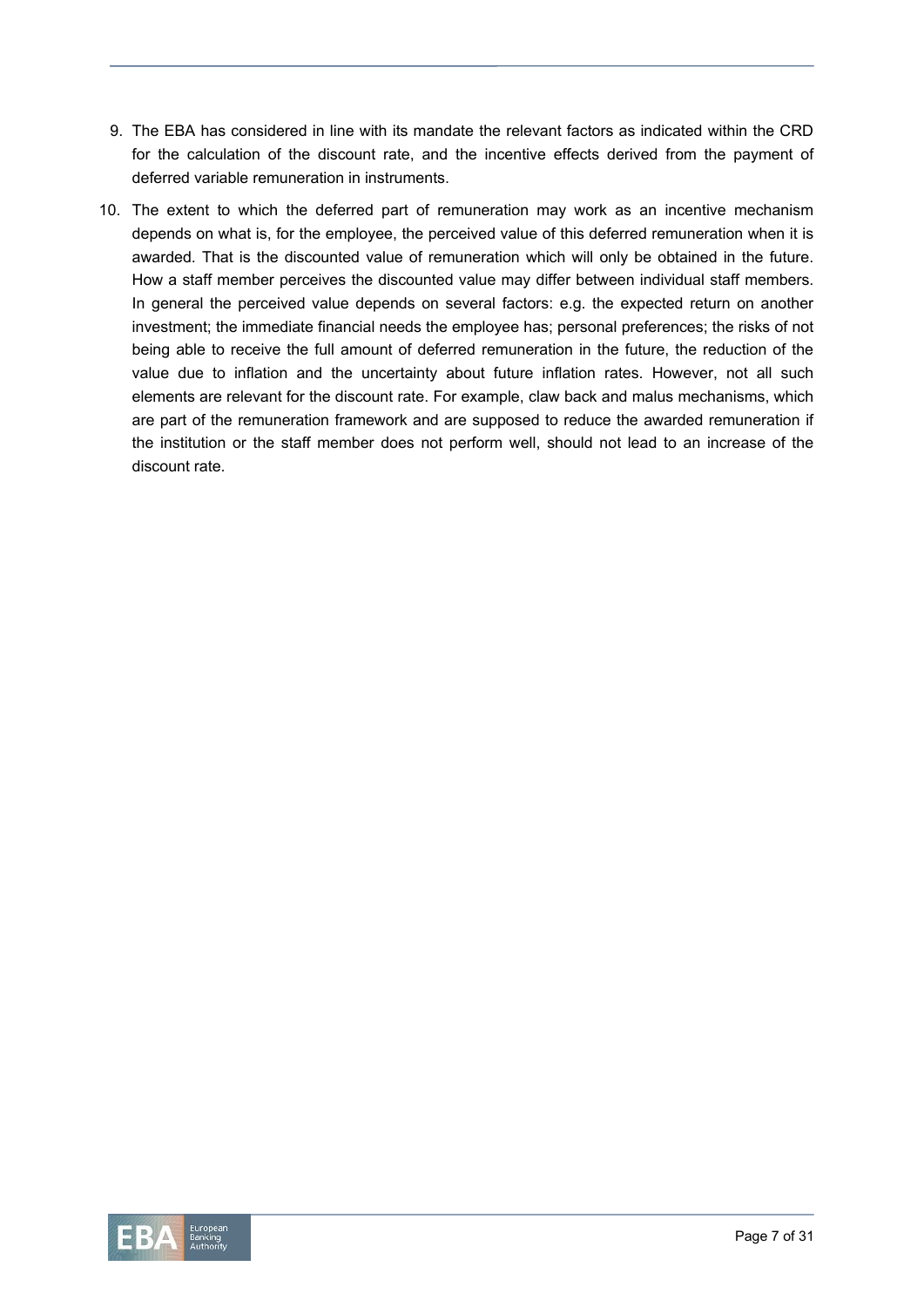# 4. Draft guidelines on the applicable notional discount rate for variable remuneration under Article 94(1)(g)(iii) of Directive 2013/36/EU

In between the text of the draft guidelines/advice that follows, further explanations on specific aspects of the proposed text are occasionally provided, which either offer examples or provide the rationale behind a provision, or set out specific questions for the consultation process. Where this is the case, this explanatory text appears in a framed text box.

#### **Status of EBA Guidelines**

- 1. This document contains draft guidelines issued pursuant to Article 16 of Regulation (EU) No 1093/2010 of the European Parliament and of the Council of 24 November 2010 establishing a European Supervisory Authority (European Banking Authority), amending Decision No 716/2009/EC and repealing Commission Decision 2009/78/EC ('the EBA Regulation'). In accordance with Article 16(3) of the EBA Regulation, competent authorities and financial institutions must make every effort to comply with the guidelines.
- 2. Guidelines set out the EBA's view of appropriate supervisory practices within the European System of Financial Supervision or of how Union law should be applied in a particular area. The EBA therefore expects all competent authorities and financial institutions to whom guidelines are addressed to comply with guidelines. Competent authorities to whom guidelines apply should comply by incorporating them into their supervisory practices as appropriate (e.g. by amending their legal framework or their supervisory processes), including where guidelines are directed primarily at institutions.

#### **Reporting Requirements**

- 3. According to Article 16(3) of the EBA Regulation, competent authorities must notify the EBA as to whether they comply or intend to comply with these guidelines, or otherwise with reasons for non-compliance, by [dd.mm.yyyy *– two months after issuance*]. In the absence of any notification by this deadline, competent authorities will be considered by the EBA to be non-compliant. Notifications should be sent by submitting the form provided at Section 5 to compliance@eba.europa.eu with the reference 'EBA/GL/ $201x/xx'$ . Notifications should be submitted by persons with appropriate authority to report compliance on behalf of their competent authorities.
- 4. Notifications will be published on the EBA website, in line with Article 16(3).
- 5. Institutions to which these guidelines apply shall report, in a clear and detailed way, whether they comply with these guidelines, in accordance with Article 16(3) of the EBA Regulation and Section 5 of Title I of these Guidelines.

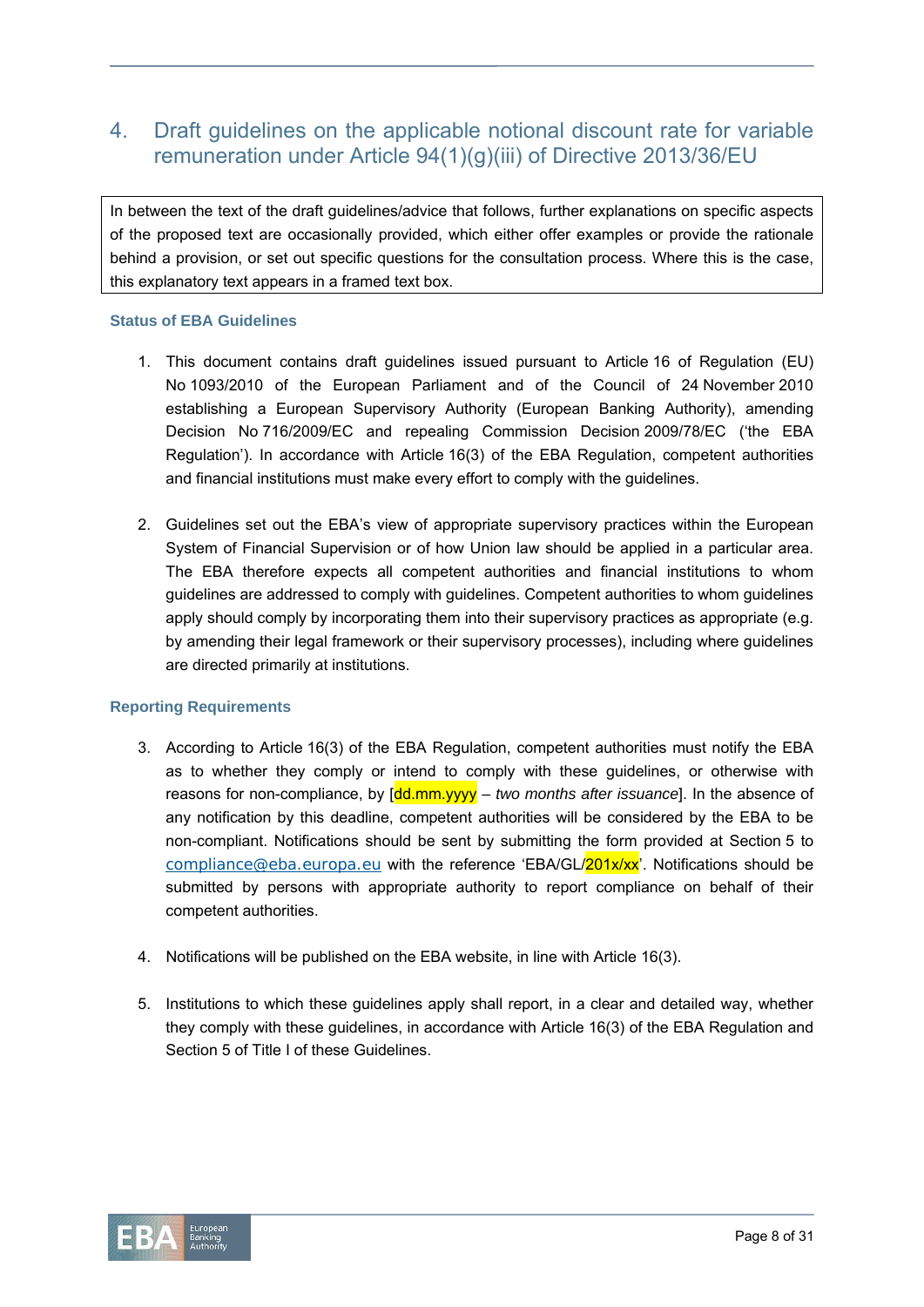# Table of contents

| 10<br>Title I - Subject matter and definitions                                     |                                                           |                              |  |  |
|------------------------------------------------------------------------------------|-----------------------------------------------------------|------------------------------|--|--|
| 1.                                                                                 | Subject matter and definitions                            | Error! Bookmark not defined. |  |  |
| Title II- Requirements regarding the discount rate for variable remuneration<br>10 |                                                           |                              |  |  |
| 2.                                                                                 | Variable remuneration which can be discounted             | 10                           |  |  |
| 3.                                                                                 | Elements included in the calculation of the discount rate | 11                           |  |  |
| 4.                                                                                 | Calculation of the discount rate                          | 12 <sup>2</sup>              |  |  |
| 5.                                                                                 | Application of the discount rate                          | 13                           |  |  |
| 6.                                                                                 | Documentation and transparency                            | 13                           |  |  |
| 7.                                                                                 | Supervisory review of the discount rate                   | 14                           |  |  |
| 14<br>Title III- Final Provisions and Implementation                               |                                                           |                              |  |  |
| 8.                                                                                 | Implementation                                            | Error! Bookmark not defined. |  |  |
| Annex – Examples of how the discount rate for variable remuneration is applied 15  |                                                           |                              |  |  |

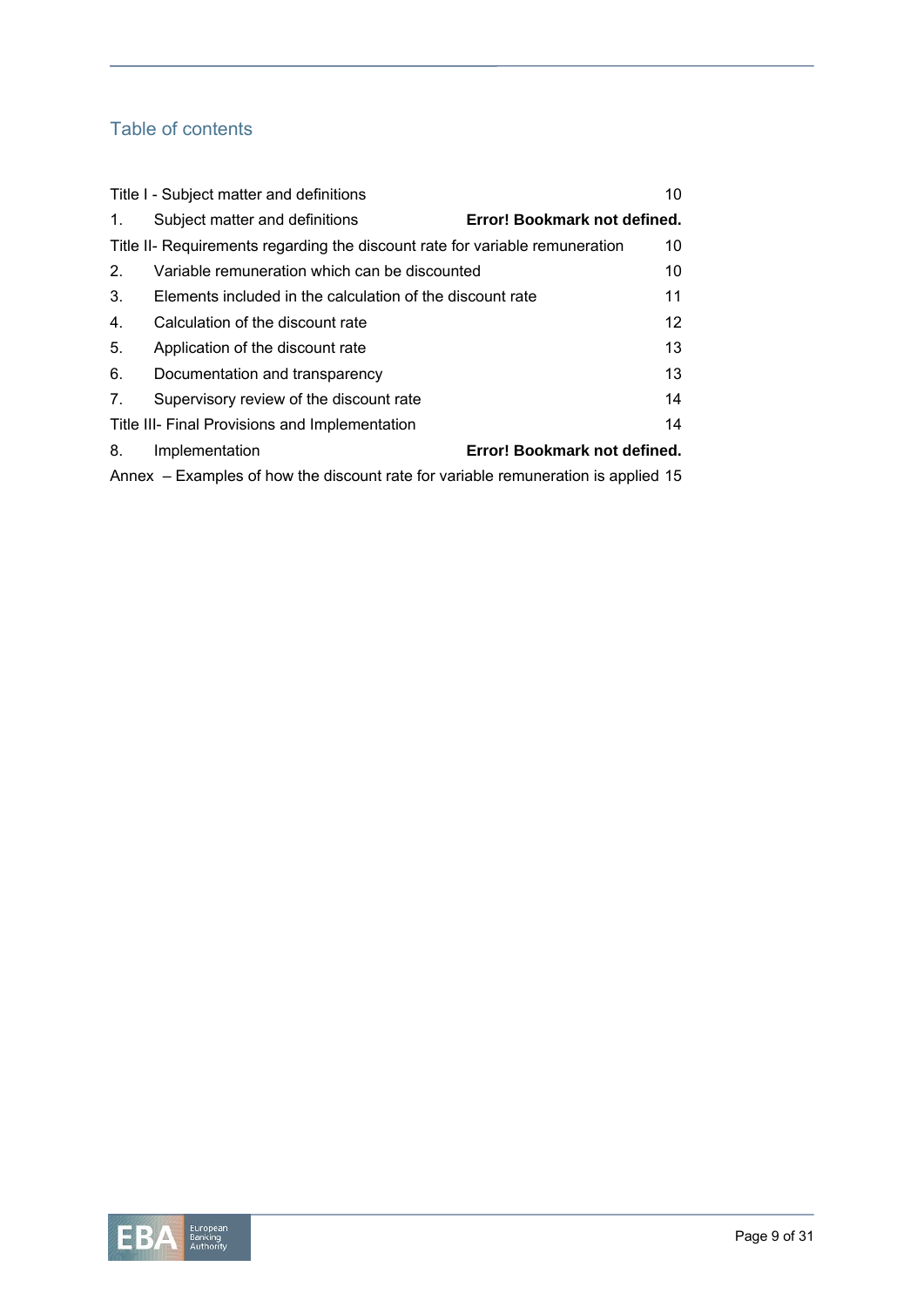## Title I - Subject matter and definitions

- 1. Article 94(1)(g) of Directive 2013/36/EU<sup>2</sup> requires institutions to set appropriate ratios between the fixed and the variable component of total remuneration for the categories of staff whose professional activities have a material impact on the risk profile of the institution (identified staff)<sup>3</sup>. The maximum ratio between the variable and the fixed part of the total remuneration is limited to 100%. Member States may allow the ratio to be increased to a maximum of 200%.
- 2. These guidelines set out the calculation and application of the discount rate referred to in Article 94(1)(g)(iii) of Directive 2013/36/EU. Member States may allow institutions to apply the discount rate for the purposes of calculating the ratio between variable and fixed components of remuneration to a maximum of 25% of total variable remuneration, provided it is paid in instruments that are deferred for a period of not less than five years.
- 3. The guidelines apply to institutions which make use of the possibility to apply the discount rate for the purpose of calculating the ratio between the variable and fixed components of remuneration, and to competent authorities in Member States which have implemented the possibility to apply the discount rate.
- 4. For the purpose of these guidelines the discount rate is the value by which a nominal amount of awarded variable remuneration which vests in the future is multiplied in order to obtain its discounted value. The discounted value is then used for the calculation of the ratio between the fixed and the variable components of total remuneration for identified staff.

### Title II – Requirements regarding the discount rate for variable remuneration

### 1. Variable remuneration which can be discounted

5. Institutions can discount up to a maximum of 25%, or a lower percentage prescribed by national law, of total variable remuneration. Only variable remuneration which is deferred for at least five years and is paid in equity or debt-instruments or instruments linked to such instruments which are eligible for the purposes of variable remuneration in accordance with Article 94(1)(l) of Directive 2013/36/EU should be discounted. This includes parts of the deferred variable remuneration that vest during the deferral period. Variable remuneration cannot vest faster than on a pro-rata basis. Retention periods are taken into account within the calculation of the discount rate, as set out in section  $2<sup>4</sup>$ 

 $4$  The concepts of deferral, retention and vesting are explained in more detail under point 4.4 of the Guidelines on Remuneration Policies and Practices which are available on the EBA website at: http://www.eba.europa.eu/documents/10180/106961/Guidelines.pdf/a3ab77c9-980f-4994-b2cd-397413b77084?version=1.0



 <sup>2</sup> Directive 2013/36/EU of the European Parliament and of the Council of 26 June 2013 on access to the activity of credit institutions and investment firms, amending Directive 2002/87/EC and repealing Directive 2006/48/EC and 2006/49/EC. OJ L 176, 27.6.2013, p. 338.

 $3$  Staff should be identified applying the regulatory technical standards on criteria for the identification of staff whose professional activities have a material impact on the institutions risk profile. 4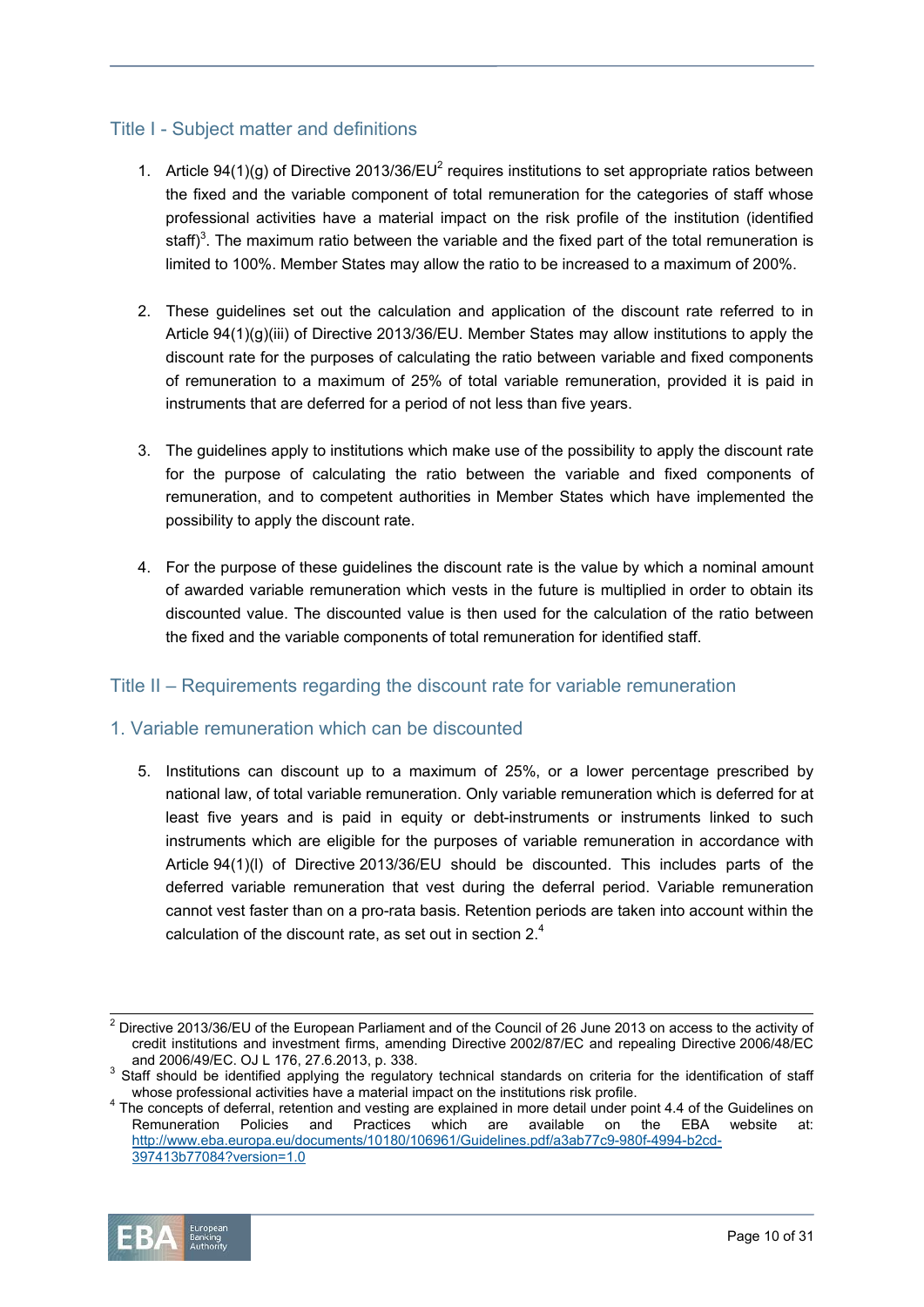6. The amount of variable remuneration which can be discounted should be calculated on the basis of the total nominal amount of variable remuneration as set out in the EBA's Guidelines on Remuneration Policies and Practices.

Q 1: Is the scope of variable remuneration which can be discounted sufficiently clear?

### 2. Elements included in the calculation of the discount rate

- 7. The discount rate should include the following four factors: inflation, interest rate for EU government bonds, an incentive factor linked to the use of long-term deferred instruments and an incentive factor linked to the use of additional retention periods as set out in the following paragraphs of this section. For paragraphs 8 to 10 the most recently available data should be used when remuneration is awarded.
- 8. For remuneration awarded in a Member State one of the following should apply:
	- a. if the remuneration is paid in the currency issued by the Member State where the staff member mainly works, the factor for inflation is the average annual rate of change for the HICP published by Eurostat<sup>5</sup> for this Member State;
	- b. if the remuneration is paid in a currency issued by another Member State or a third country, institutions should use equivalent official statistical data available for the country issuing the currency or should use the HICP rate applicable for the Member State in which the staff member mainly works.
- 9. For remuneration awarded in a third country $^6$  the following should apply:
	- a. if the remuneration is paid in a currency issued by a third country, institutions should use equivalent official statistical data available for the country issuing the currency or should use the HICP rate applicable for the EU parent institution;
	- b. if the remuneration is awarded in a currency issued by an EU Member State, institutions should use the HICP rate applicable for the EU parent institution.

Q2: Is the suggested factor to consider inflation appropriate?

10. The average interest rate for long-term EU government bonds is the average yield on a government bond with a residual maturity of around ten years, as published by Eurostat.<sup>7</sup>

Q3: Is it appropriate to consider the rate for EU government bonds within the discount rate as a proxy for the opportunity costs of deferred remuneration and for inflation risk?

11. The incentive factor for deferred variable remuneration paid in instruments deferred for five years is ten percent. The factor should increase by two percentage points for each additional full year of deferral.

<sup>&</sup>lt;sup>o</sup> 'Third countries' refers to countries which are not Member States of the Union<br>7. http://opp.ouroatet.co.ourope.ou/tam/table.do?tab=table?init=18lapguage=en http://epp.eurostat.ec.europa.eu/tgm/table.do?tab=table&init=1&language=en&pcode=teimf050&plugin=1



 <sup>5</sup> Harmonised Indices of Consumer Prices (HICPs). The rate referred to can be accessed via the following link: http://epp.eurostat.ec.europa.eu/tgm/table.do?tab=table&init=1&language=en&pcode=tec00118&plugin=1<br><sup>6</sup> 'Third equatrice' refers to equatrice which are not Member States of the Union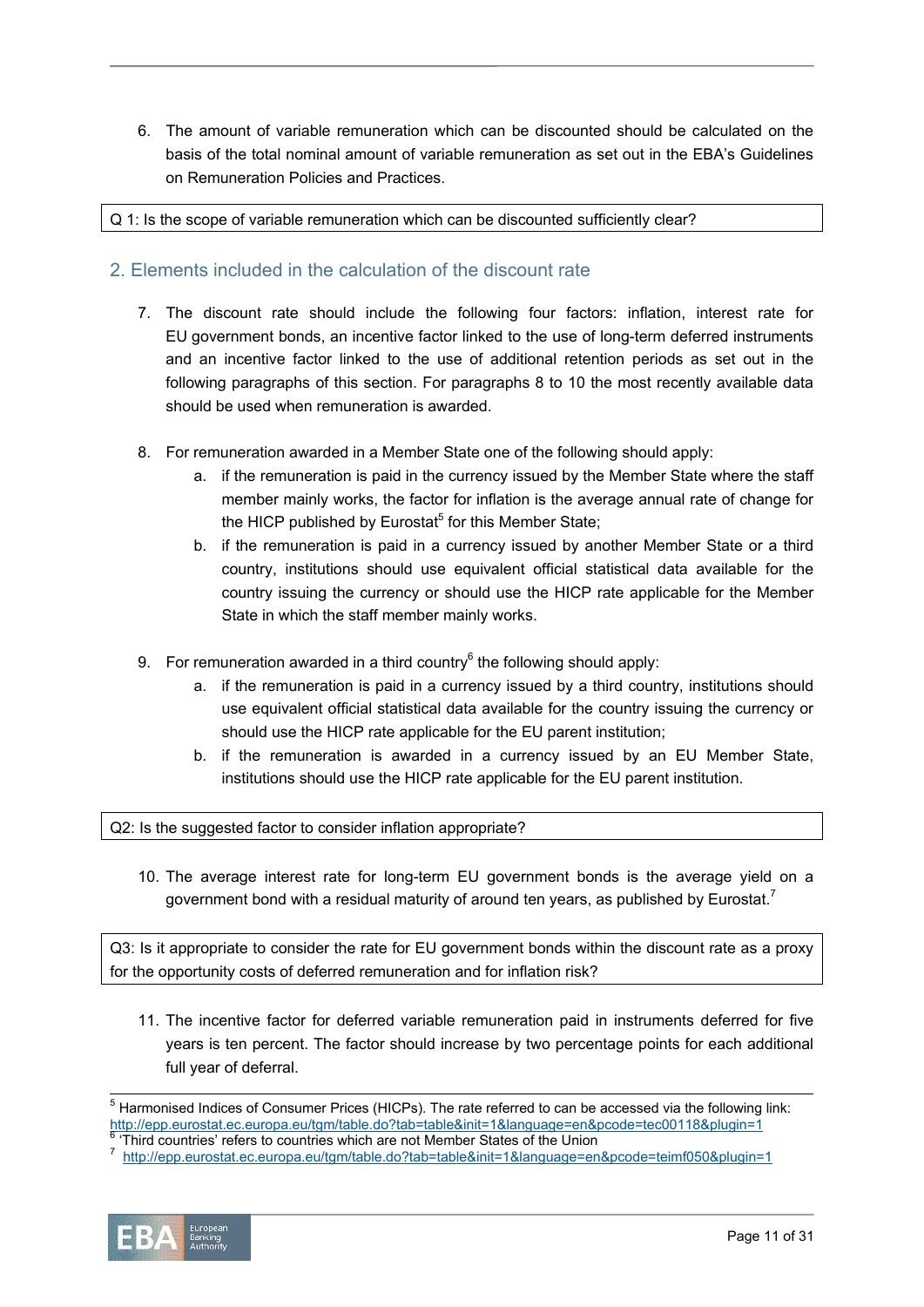Q4: Is the incentive factor for the use of long-term deferred variable remuneration appropriate?

12. The incentive factor for a retention period which follows a deferral period of at least five years is two percent for a retention period of at least two years. The factor should increase for each additional full year of retention by one percentage point.

Retention of vested instruments is an important element in the design of the long-term incentive structure of variable remuneration. Longer retention periods create an incentive for the employees for prudent behaviour even after the awarded remuneration has vested, and links the variable remuneration to the performance of the institution, which is influenced by decisions on risks taken in the past. By imposing longer retention periods, remuneration is better aligned with the long-term interest of the institution.

Q5: Is an additional incentive factor for the use of retention periods for long term deferred instruments appropriate?

## 3. Calculation of the discount rate

- 13. Institutions should calculate the applicable discount rates for different parts of variable remuneration which are subject to different deferral, vesting and retention arrangements and apply the discount rates accordingly. Institutions should use the applicable deferral and retention periods documented within their remuneration policy.
- 14. The applicable discount rate equals one divided by the sum of one plus the four factors set out in section 2, raised to the power of the number of years of the vesting period, as shown in the formula below. The vesting period is the period after which the variable remuneration vests. For this purpose the vesting period should be rounded to the lower full integral number. For pro-rata vesting, institutions may also use a present value formula as described in the Annex, Example 2.

Q6: Is the calculation of the discount rate sufficiently clear?

Formulas for the calculation of the discount rate

$$
discount\ rate = \frac{1}{(1+i+g+id+ir)^n}
$$

 $i =$  inflation rate of the Member State or third country

- g = interest rate for EU government bonds, EU average
- $id$  = incentive factor for use of long-term deferral
- ir = incentive factor for retention
- n = number of years of the vesting period

The application of the formulas is further explained in Examples 1, 2 and 3 in the Annex to these guidelines.

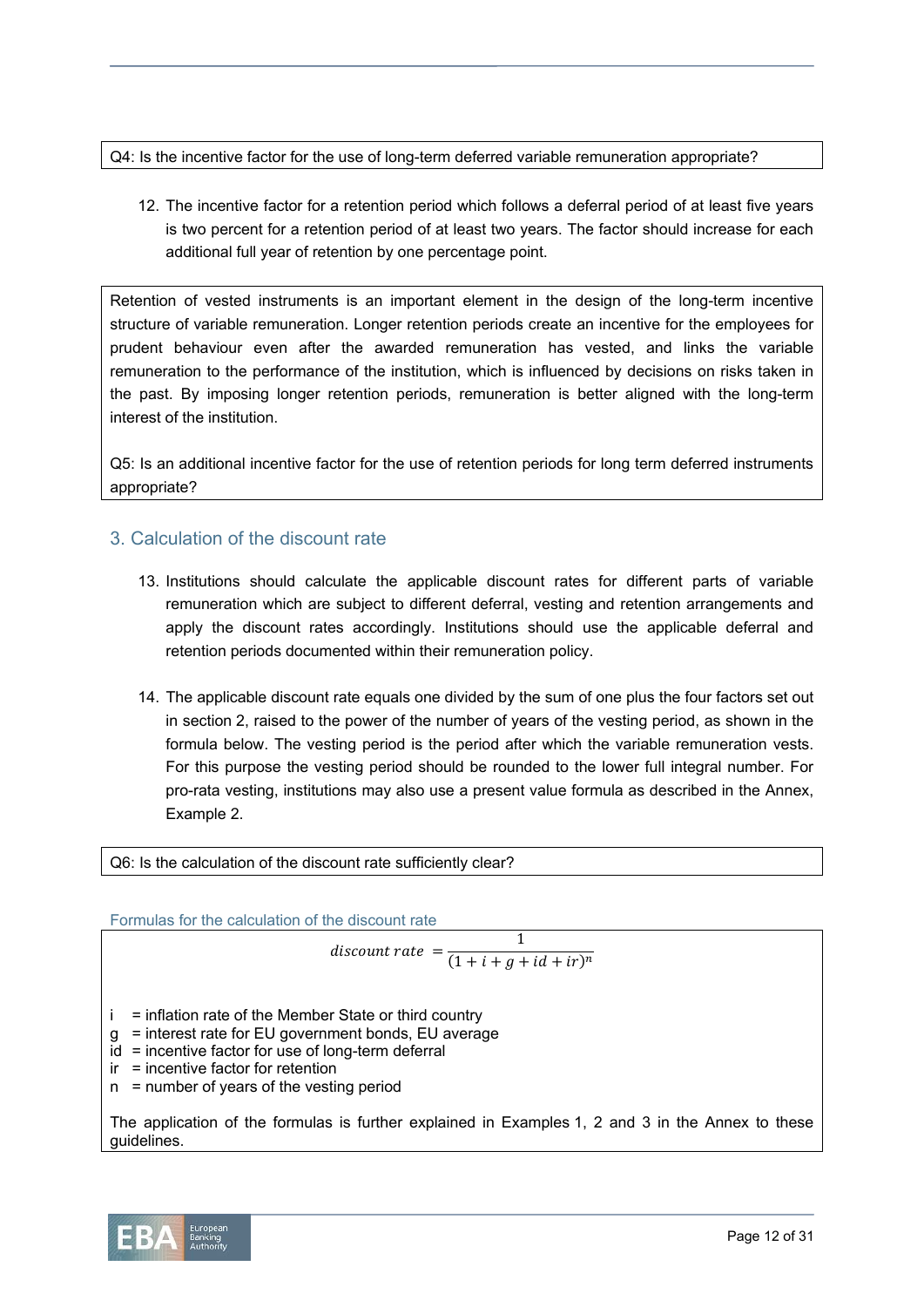### 4. Application of the discount rate

- 15. The discount rate should be applied to the variable remuneration of an individual staff member.
- 16. The discount rate should be applied to a maximum of 25% of the variable remuneration or a lower value prescribed by national law paid in instruments that are deferred for at least five years.
- 17. Institutions should calculate:
	- a. the sum of all components of variable remuneration which are awarded to an individual staff member;
	- b. the amount of (a) which is paid in instruments and deferred for a period of not less than five years; and
	- c. the amounts in (b) for which different discount rates apply.
- 18. In order to calculate the discounted variable remuneration the applicable discount rate should be applied by multiplying it with the respective part of variable remuneration.
- 19. For the purpose of calculating the ratio between the variable and the fixed component of remuneration, the total variable remuneration is the sum of all discounted amounts of variable remuneration and the non-discounted variable remuneration.

#### Q7: Is the application of the discount rate sufficiently clear?

#### 5. Documentation and transparency

- 20. Institutions should document the calculation and use of the discount rate.
- 21. Institutions should keep a record of the fixed and variable components of remuneration awarded to a staff member, the parts of variable remuneration paid in instruments which are deferred for five years or more, the applied discount rate and the ratio between the variable and fixed component of total remuneration.
- 22. Institutions are required, in accordance with Article 16 of Regulation (EU) No 1093/2010/EU, to report, in a clear and detailed way, whether they comply with these guidelines. Institutions should provide information on the discount rates together with the disclosures required regarding the remuneration policy under Article 96 of Directive 2013/36/EU and Article 450(1)(d) of Regulation (EU) No 575/2013. In particular, institutions should disclose the following on a country by country basis:
	- a) the use of the discount rate;
	- b) the extent to which the discount rate is used (the maximum being its application to 25% of the total variable remuneration or a lower value depending on national law);
	- c) the number of identified staff to whom the discount rate applies; and

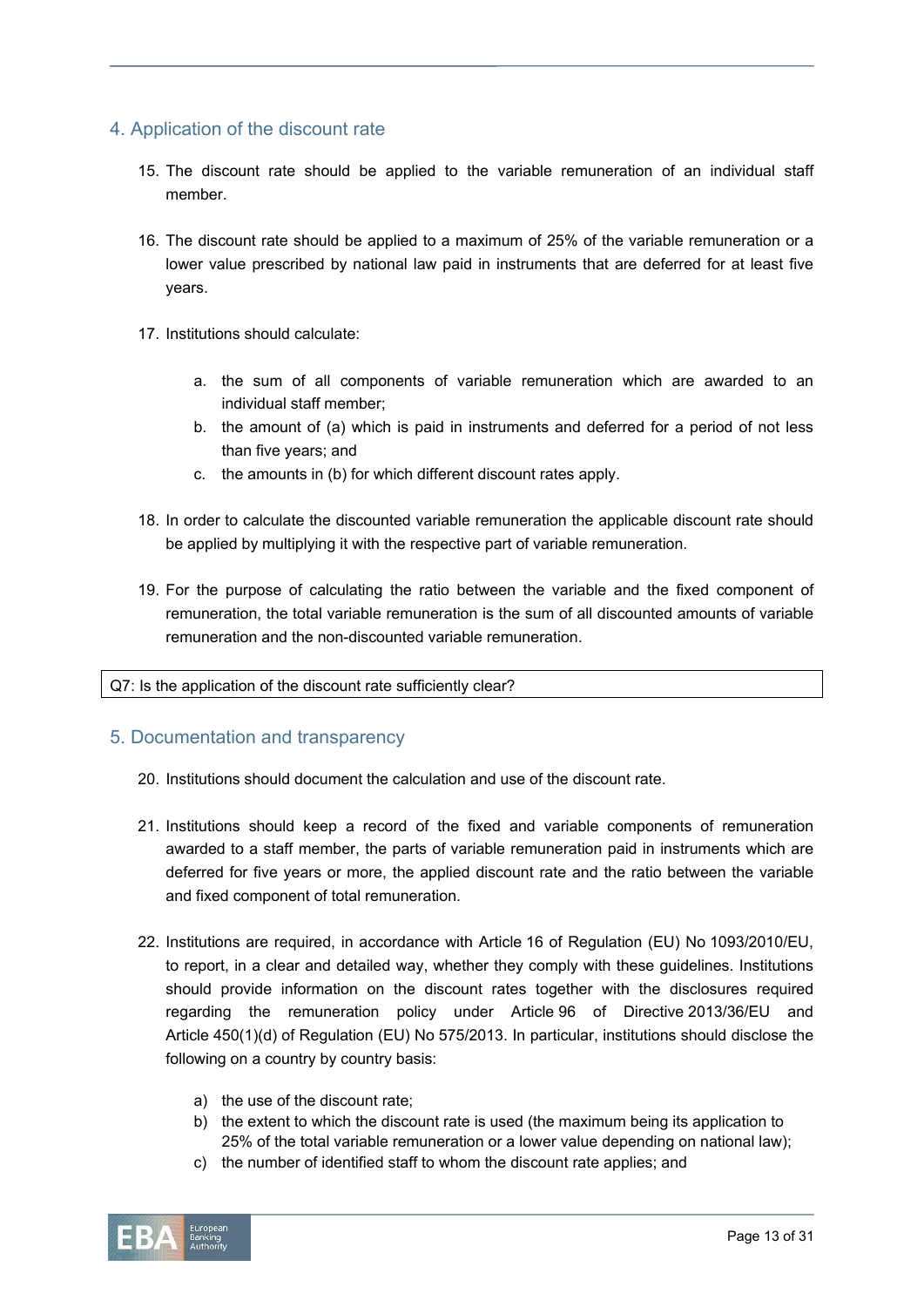d) the average of the applied discount rate.

Q8: What additional costs would be triggered by the documentation and transparency requirements?

#### 6. Supervisory review of the discount rate

23. When competent authorities review the remuneration framework of an institution, they should review how the discount rate is calculated and applied to the variable remuneration which was awarded to identified staff.

### Title III – Final Provisions and Implementation

24. The guidelines apply for the purpose of the calculation of the ratio between the variable and the fixed component of total remuneration awarded for performance and service year from 2014 and onwards.

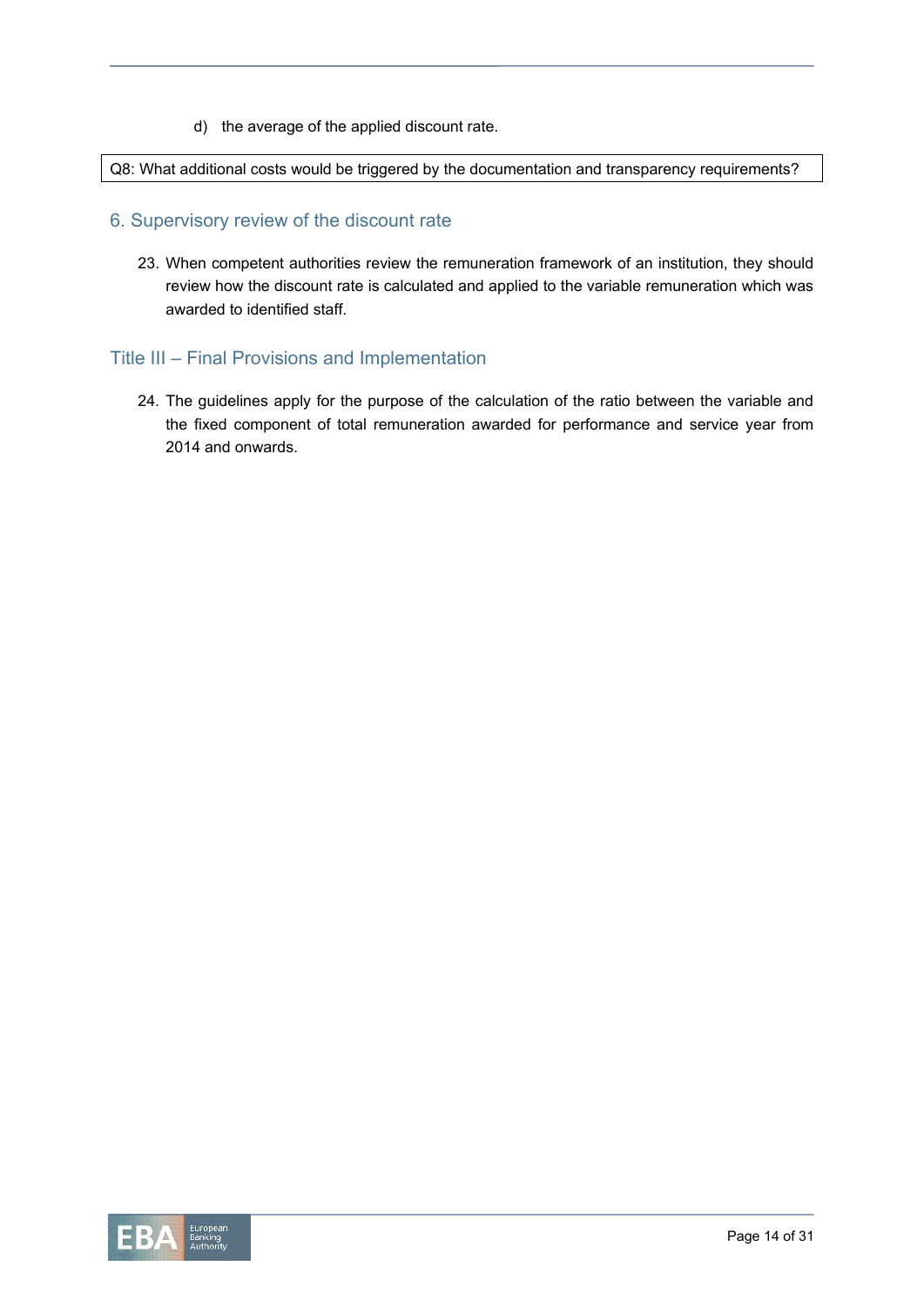# Annex – Examples of how the discount rate for variable remuneration is applied

Calculation of the discounted part of variable remuneration (dvr) for the purpose of calculating the ratio between the variable and fixed component of remuneration:

$$
dvr = \frac{vr}{(1+i+g+id+ir)^n}
$$

Where:

dvr = discounted variable remuneration;

vr = variable remuneration subject to the discount (max 25% of total variable remuneration provided it is paid in instruments that are deferred for at least 5 years);

- $i = inflation$  rate in percentage;
- g = interest rate for government bonds EU average in percentage;
- $id$  = incentive factor for use of long term deferral in percentage;
- $ir =$  incentive factor for retention in percentage;
- $n =$  number of years of the vesting period.

The total variable remuneration is the sum of the discounted part of variable remuneration and the non-discounted part of variable remuneration.

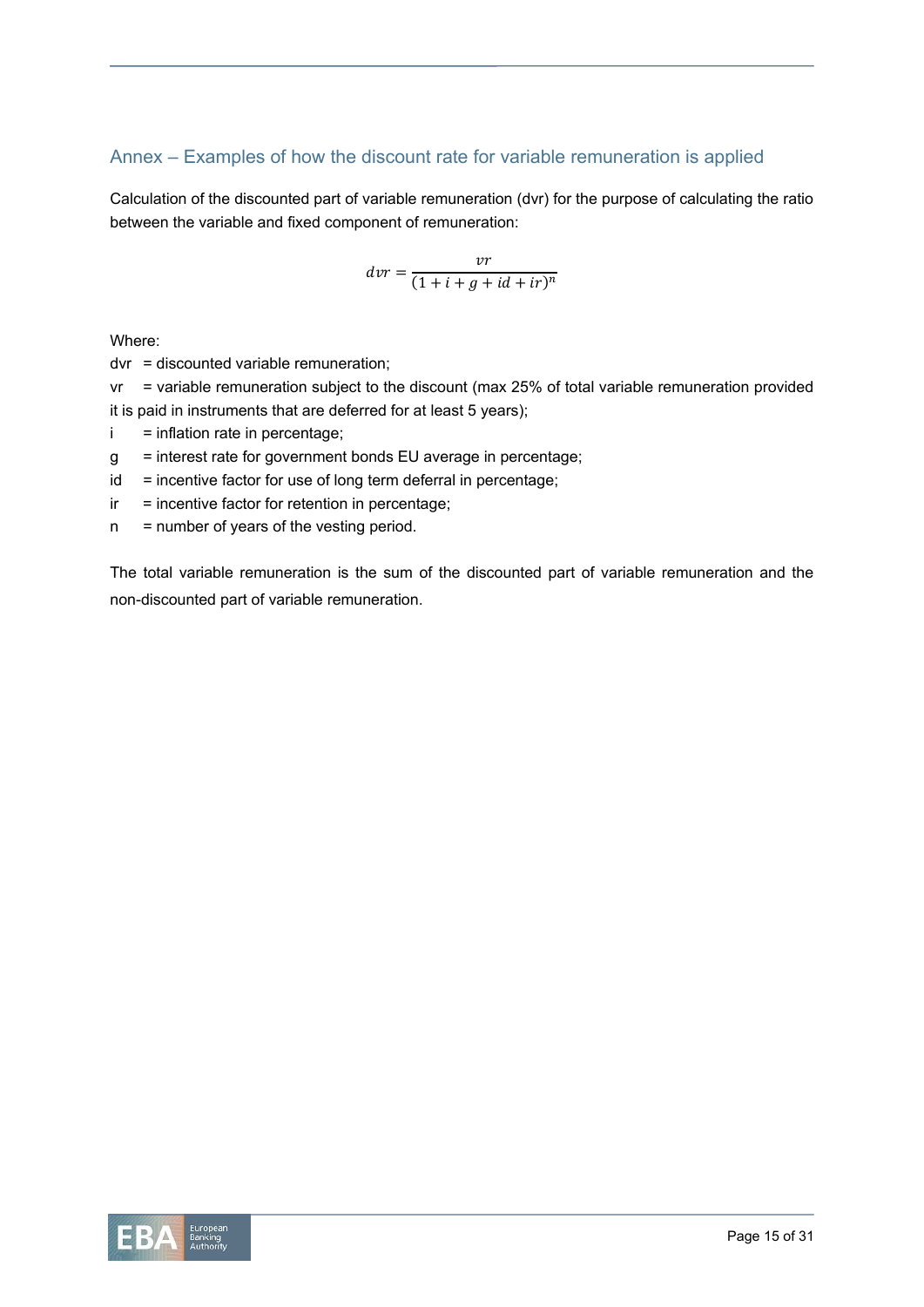#### **Example 1**

Assume for this example that the Member State in question has allowed institutions to apply a discount rate to a maximum of 25% of total variable remuneration. Assume also that the institution's shareholders have not approved a higher maximum ratio than the one provided for in Directive 2013/36/EU.

The institution would like to award a staff member, who receives EUR 135 000 as fixed remuneration, an amount of EUR 150 000 as variable remuneration. The staff member in question is identified staff and we are considering remuneration awarded for the performance year 2014. The ratio variable/fixed remuneration is in this case above the 1:1 ratio. However, this ratio is compatible with Article 94(1)(g) CRD due to the ability to apply the discount rate to the portion of variable remuneration paid in instruments deferred for a period of at least five years.

The structure of the variable remuneration would in this example be as follows:

- EUR 20 000 of the variable remuneration would be paid in instruments deferred for five years with a retention period of two additional years,
- EUR 10 000 would be paid in instruments deferred for six years with a retention period of three years,
- the remainder of the total variable remuneration would be paid upfront, not in instruments or would be deferred for a shorter period of time than five years.

In this example, no pro-rata vesting is considered. The amounts of EUR 20 000 and EUR 10 000 paid in instruments vest in full after five and six years, respectively.

Based on variable remuneration of EUR 150 000, a maximum amount of EUR 37 500 could have been discounted (which represents 25% of the total variable remuneration of EUR 150 000), if it were to be paid in instruments deferred for more than five years. However, in this example, only EUR 30 000 fulfil both these conditions and only this amount can be discounted.

#### **Factor for inflation (i)**

Assume the last available HICP rate for this Member State is 2%.

#### **Factor for EU government bonds (g)**

Assume the last available average rate for EU government bonds with a maturity of around 10 years as published by Eurostat is 2.73%.

#### **Incentive factor long term deferral (id)**

For the EUR 20 000 deferred for 5 years the incentive factor is 10%. For the EUR 10 000 deferred for 6 years the incentive factor is 12% (10% + 2% for each additional full year).

#### **Incentive factor for retention (ir)**

For EUR 20 000 the incentive factor is 2% (retention of at least two years). For EUR 10 000 the incentive factor is 3% (2% + 1% for each additional full year).

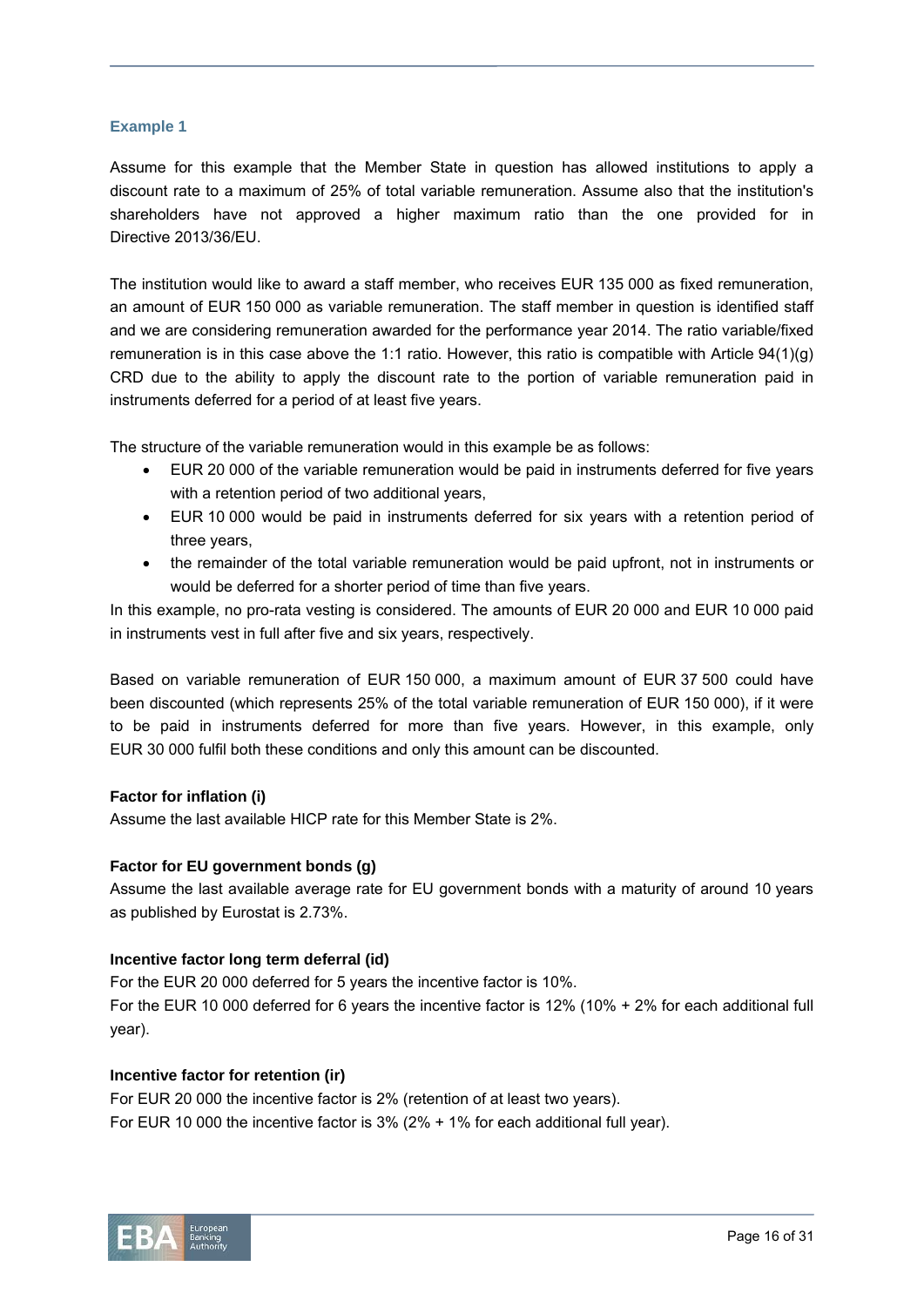#### **Length of the vesting period (n)**

For EUR 20 000 the vesting period is 5 years. For EUR 10 000 the vesting period is 6 years.

The discounted variable remuneration for the above example 1 is calculated as follows:

#### **Amount of EUR 20 000 deferred for 5 years with 2-year retention:**

 $\frac{20\,000}{(1+0.02+0.0273+0.10+0.02)^5} = 9\,228.21$ 

**Amount of EUR 10 000 deferred for 6 years with 3 year retention:** 

$$
\frac{10\,000}{(1+0.02+0.0273+0.12+0.03)^6} = 3\,394.55
$$

The sum of the discounted variable remuneration = EUR 12 622.76

# **The total variable remuneration for the purpose of calculating the ratio between the variable and fixed component of remuneration and the ratio between variable and fixed components of remuneration is calculated as follows:**

The amount of variable remuneration that can be discounted because it is paid in instruments deferred for at least a period of five years is EUR 30 000. However, different discount factors have been used because the vesting and retention periods applied to the amount of EUR 20 000 are five and two years, respectively, while the vesting and retention periods applied to EUR 10 000 are six and three years, respectively. These two amounts vest in full at the end of the deferral period, hence the vesting period equals the deferral period. There is no pro-rata vesting in this example. The total amount of the discounted part of variable remuneration equals EUR 12 622.76, resulting in a total amount of variable remuneration for the purpose of calculating the ratio between variable and fixed remuneration of EUR 132 797.96; that is (150 000 - 30 000 + 12 622.76). The ratio between variable and fixed components of total remuneration in this example is (132 622.73/135 000)\*100 = 98.24%.

To sum up, under the assumptions and the conditions set out above, the institution will be able to award a staff member receiving EUR 135 000 in fixed remuneration EUR 150 000 as variable remuneration within the 1:1 ratio for variable and fixed remuneration.

Q9: Is the example 1 sufficiently clear and helpful to understand the application of the guidelines?

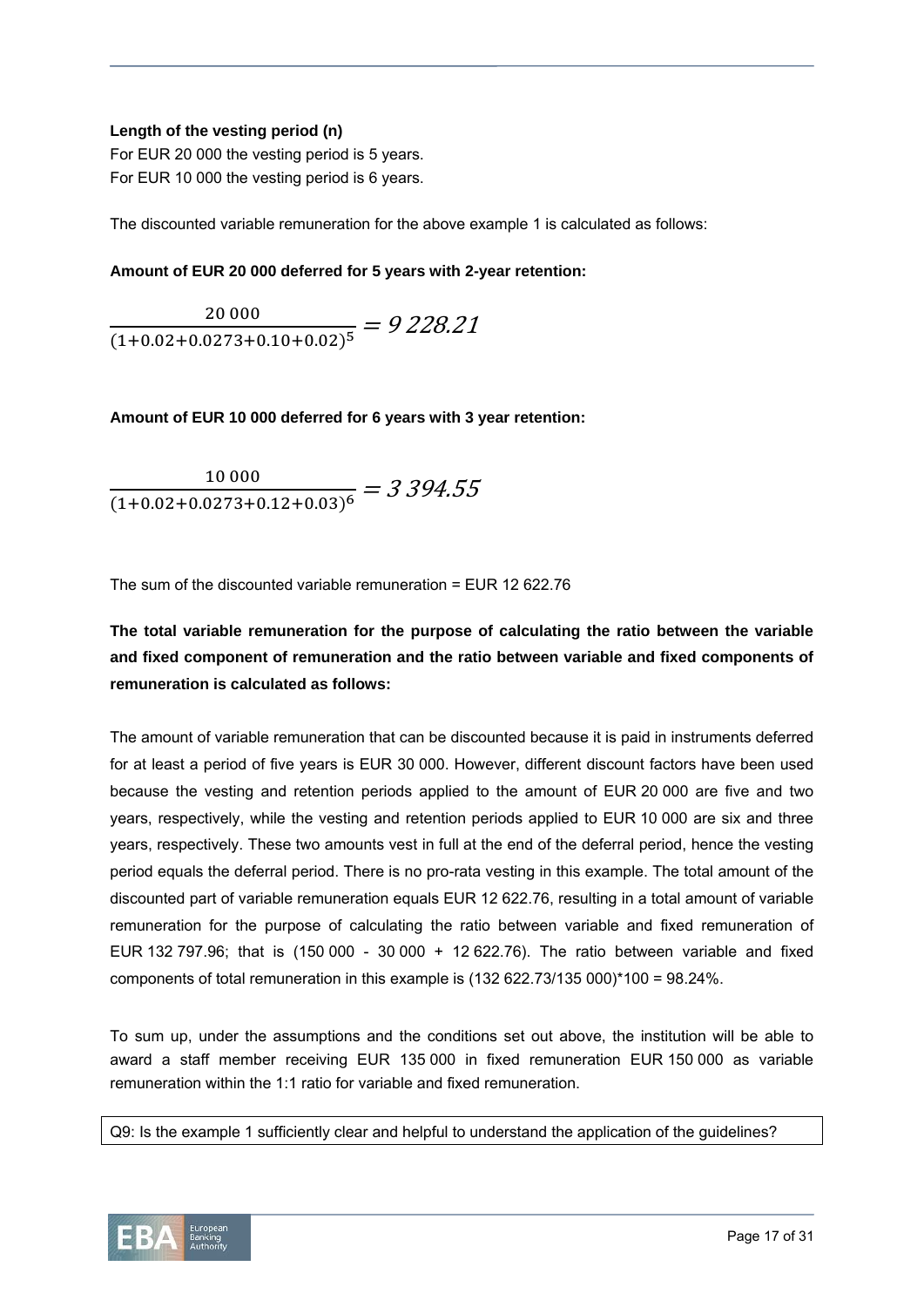#### **Example 2**

Assume that in a Member State, the institution would like to award a staff member (identified as material risk taker) who receives EUR 135 000 as fixed remuneration, an amount of EUR 150 000 as variable remuneration. The same assumptions regarding the Member State's transposition of the Directive (maximum 25%), shareholders' approval for ratio higher than 1:1 (none) and performance year (2014) apply as under Example 1.

The structure of the variable remuneration is as follows:

- 60% of the total variable remuneration, i.e. EUR90 000, would be deferred for six years and would vest pro-rata over this period, with a twoyear retention period for variable remuneration paid in instruments,
- EUR 37 500 of this variable remuneration is deferred for a sixyear period and with twoyear retention, would be paid in instruments. This implies that every year, an amount of EUR 6 250 paid in instruments would vest.

In this example, pro-rata vesting is considered. The discount rate can be applied to a maximum of 25% of the total variable remuneration, provided it is paid in instruments deferred for a period of at least five years.

**Figure 2: Schematic overview of deferral and retention arrangements and the application of the discount rate to variable remuneration paid in instruments deferred for six years and with prorata vesting.**



40 % of total variable remuneration paid upfront; 60 % of total variable remuneration deferred for six years with even spread and two years retention

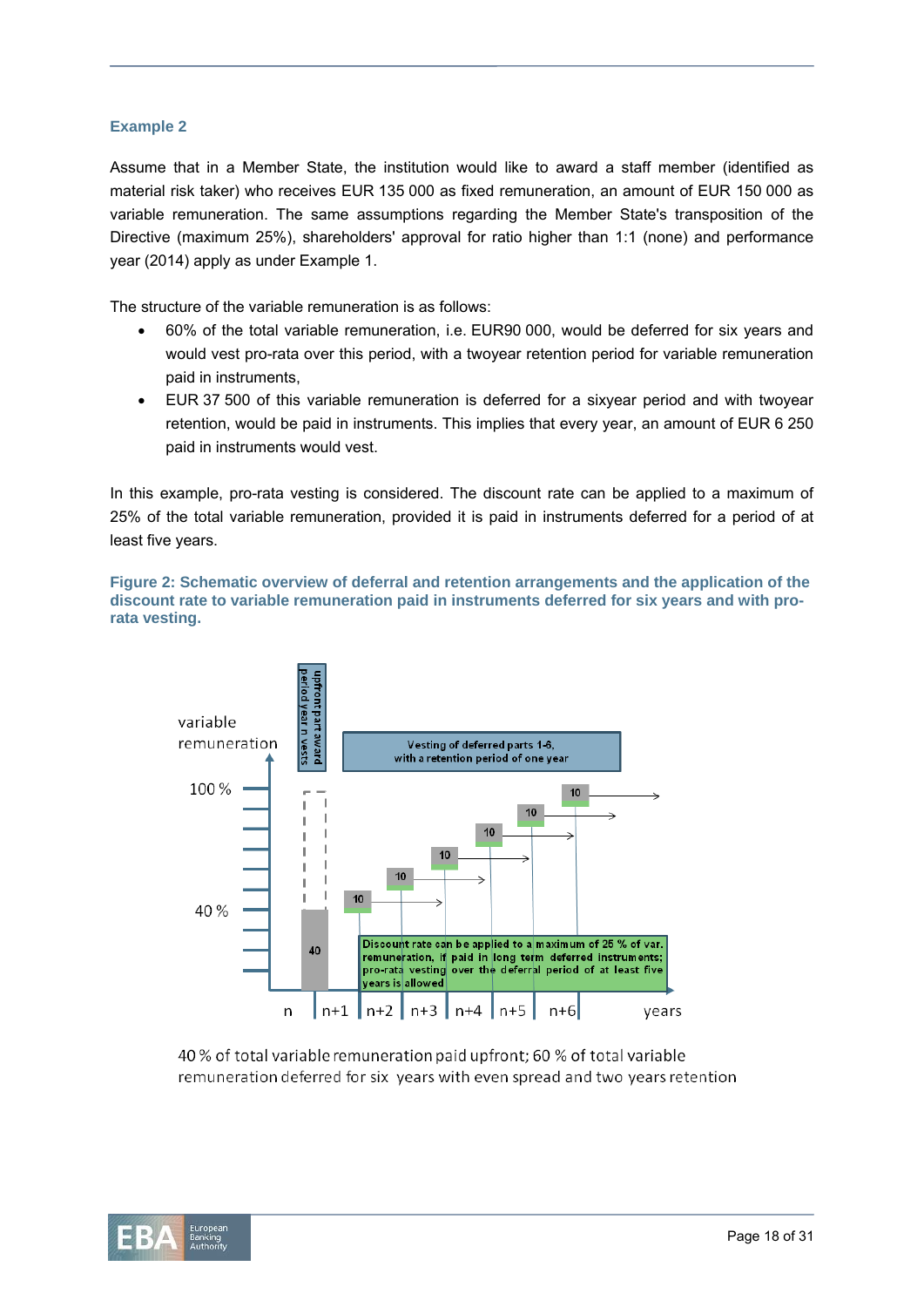#### **Factor for inflation (i)**

Assume the last available HICP rate for this Member State is 2%.

#### **Factor for EU government bonds (g)**

Assume the last available average rate for EU government bonds with a maturity of around 10 years as published by Eurostat is 2.73%.

#### **Incentive factor long term deferral (id)**

For a deferral period of 6 years, the incentive factor is 10%+2%=12%.

#### **Incentive factor for retention (ir)**

The incentive factor is 2% as the retention period is two years.

#### **Length of the vesting period (n)**

Pro-rata vesting of the portion of variable remuneration paid in instruments deferred for six years EUR 37 500, implies that every year EUR 6 250 vests. Hence, in the formula for the discount rate, n=1 for the EUR 6 250 vesting after the first year, n=2 for the portion vesting after two years, n=3 for the portion vesting after three years, and so on until n=6 has to be used.

The discounted variable remuneration for the above example 2 is calculated as follows:

In this example, EUR 37 500, which represent 25% of the total variable remuneration is paid in instruments deferred for at least 5 years and can be discounted.

**The discounted value of the amount of EUR 37 500 of variable remuneration deferred for 5 years with 1-year retention and pro-rata vesting is the sum of the following six values:** 

$$
\frac{6\,250}{(1+0.02+0.0273+0.12+0.02)^1} = 5\,264.04
$$

$$
\frac{6\,250}{(1+0.02+0.0273+0.12+0.02)^2} = 4\,433.63
$$

$$
\frac{6\,250}{(1+0.02+0.0273+0.12+0.02)^3} = 3\,734.21
$$

6 2 5 0  $\frac{1}{(1+0.02+0.0273+0.12+0.02)^4} = 3\,145.13$ 

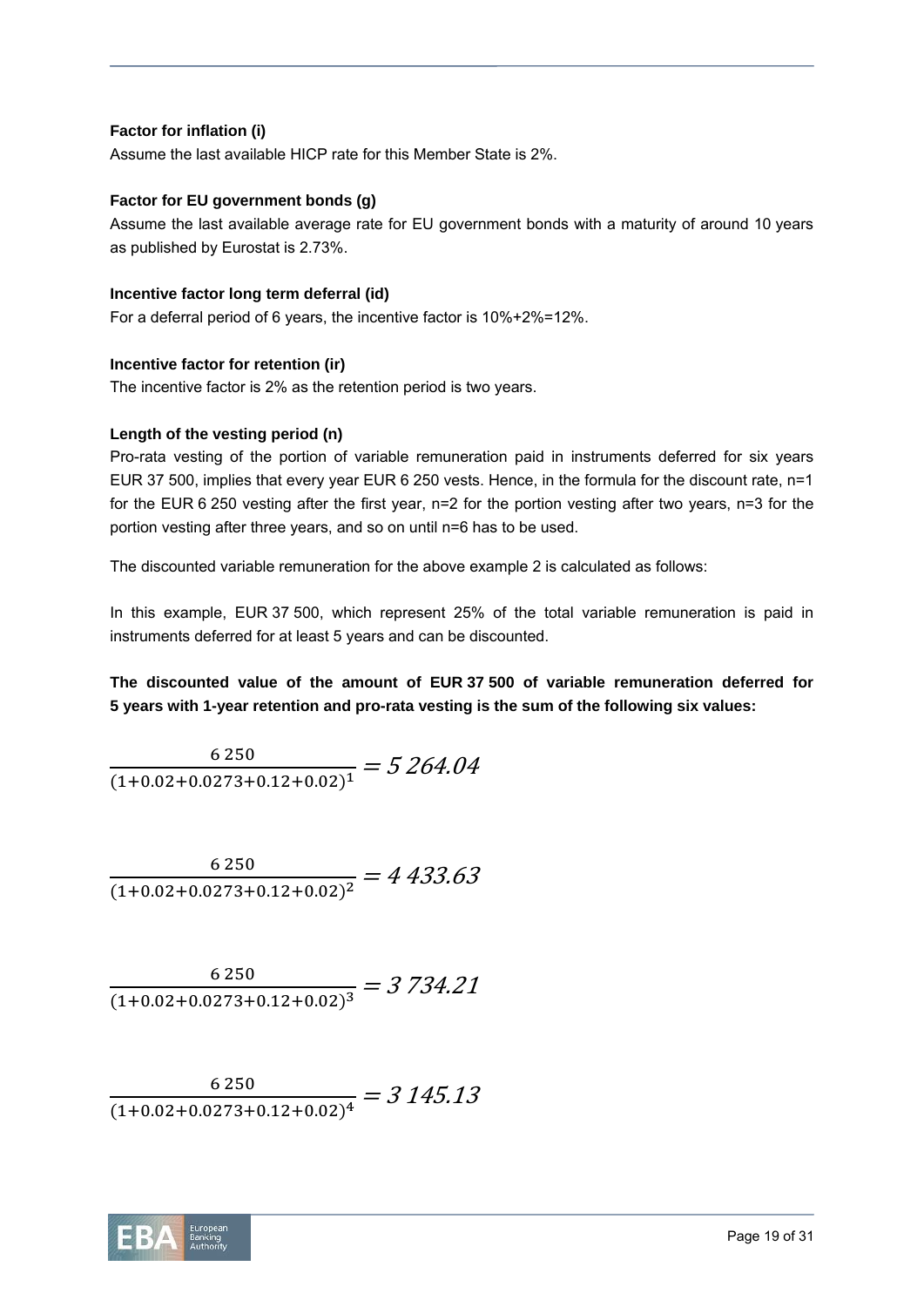6 2 5 0  $\frac{(1+0.02+0.0273+0.12+0.02)^5}{(1+0.02+0.0273+0.12+0.02)^5} = 2648.97$ 

 $\frac{6\,250}{(1+0.02+0.0273+0.12+0.02)^6} = 2\,231.09$ 

The sum of the discounted variable remuneration is EUR 21 457.07 (5 264.04+4 433.63+3 734.21+3 145.13+2 648.97+2 231.09).

In case of pro-rata vesting, the calculation can also be done using the present value formula:

$$
dvr = vrrr * \frac{(r^n - 1)}{n * (r - 1)}
$$

dvr = discounted variable remuneration vrpr = pro-rata amount of variable remuneration (in the above example 6 250)  $r = 1+i+q+i$ d+ir (i= inflation rate; q = rate for government bonds, id = incentive factor deferral; ir= incentive factor retention) n = length of the deferral period

**The total variable remuneration for the purpose of calculating the ratio between the variable and fixed component of remuneration and the ratio between variable and fixed components of remuneration is calculated as follows.** 

The amount of variable remuneration that can be discounted, because it is paid in instruments deferred for a period of at least five years is EUR 37 500. However, different discount factors or the present value formula have been used, because this amount vests pro-rata over the six-year period. The total amount of the discounted part of variable remuneration equals EUR 21 457.07, resulting in a total amount of variable remuneration for the purpose of calculating the ratio between variable and fixed remuneration of EUR 133 957.07; that is (150 000 - 37 500 + 21 457.07). The ratio between variable and fixed components of total remuneration in this example is (133 957.07/135 000)\*100 = 99.23%.

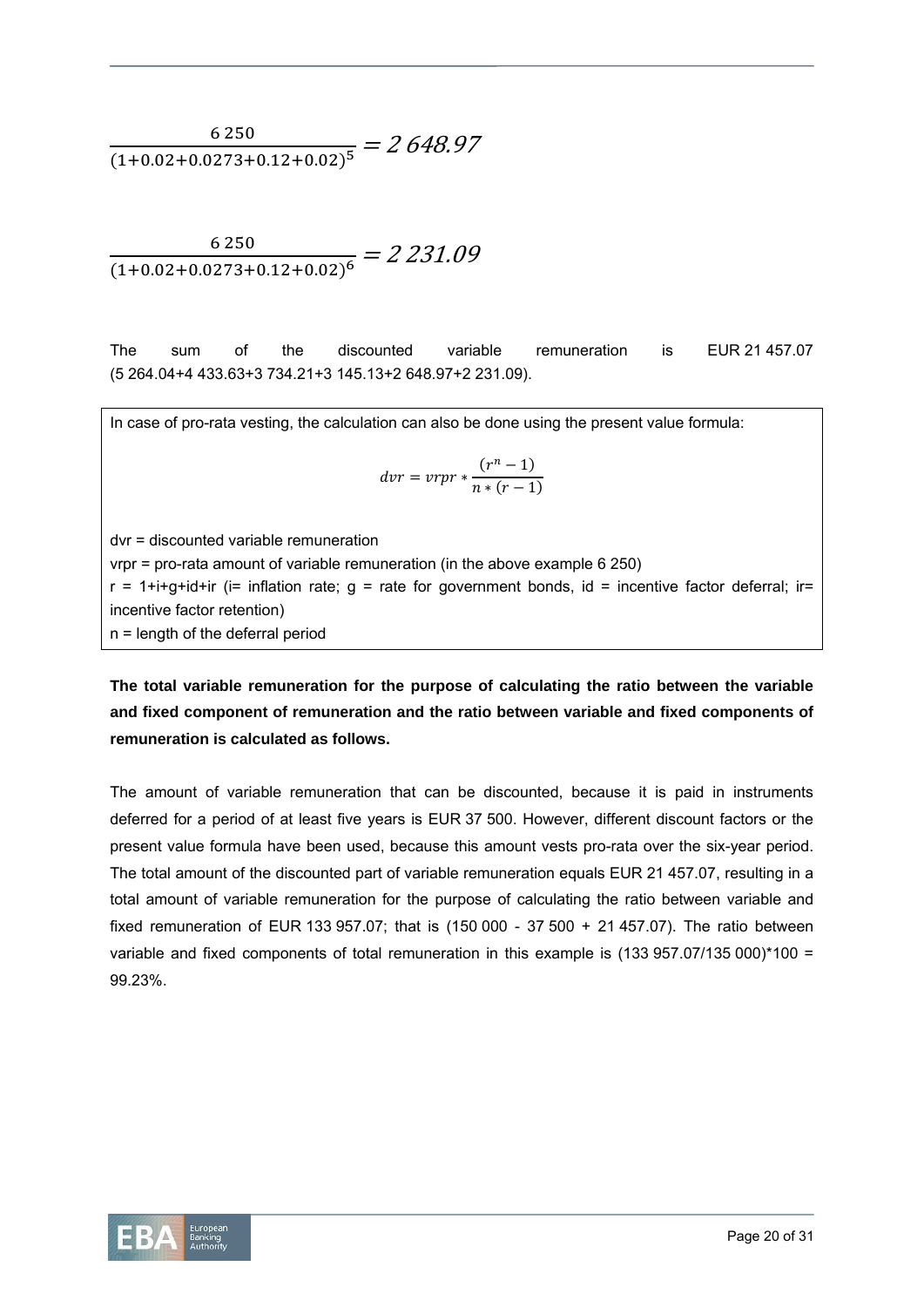If the EUR 37 500 had vested in full after the six-year deferral (no pro-rata vesting) and with the two-year retention, the discounted amount of the total variable remuneration would have been EUR 13 386.54.

# 37500  $\frac{37\,300}{(1+0.02+0.0273+0.12+0.02)^6} = 13\,386.54$

The ratio fixed/variable remuneration would be equal to (125 886.54/135 000)\*100 = 93.25%, which is lower than the one obtained with pro-rata vesting.

Q10: Is the example 2 sufficiently clear and helpful to understand the application of the guidelines?

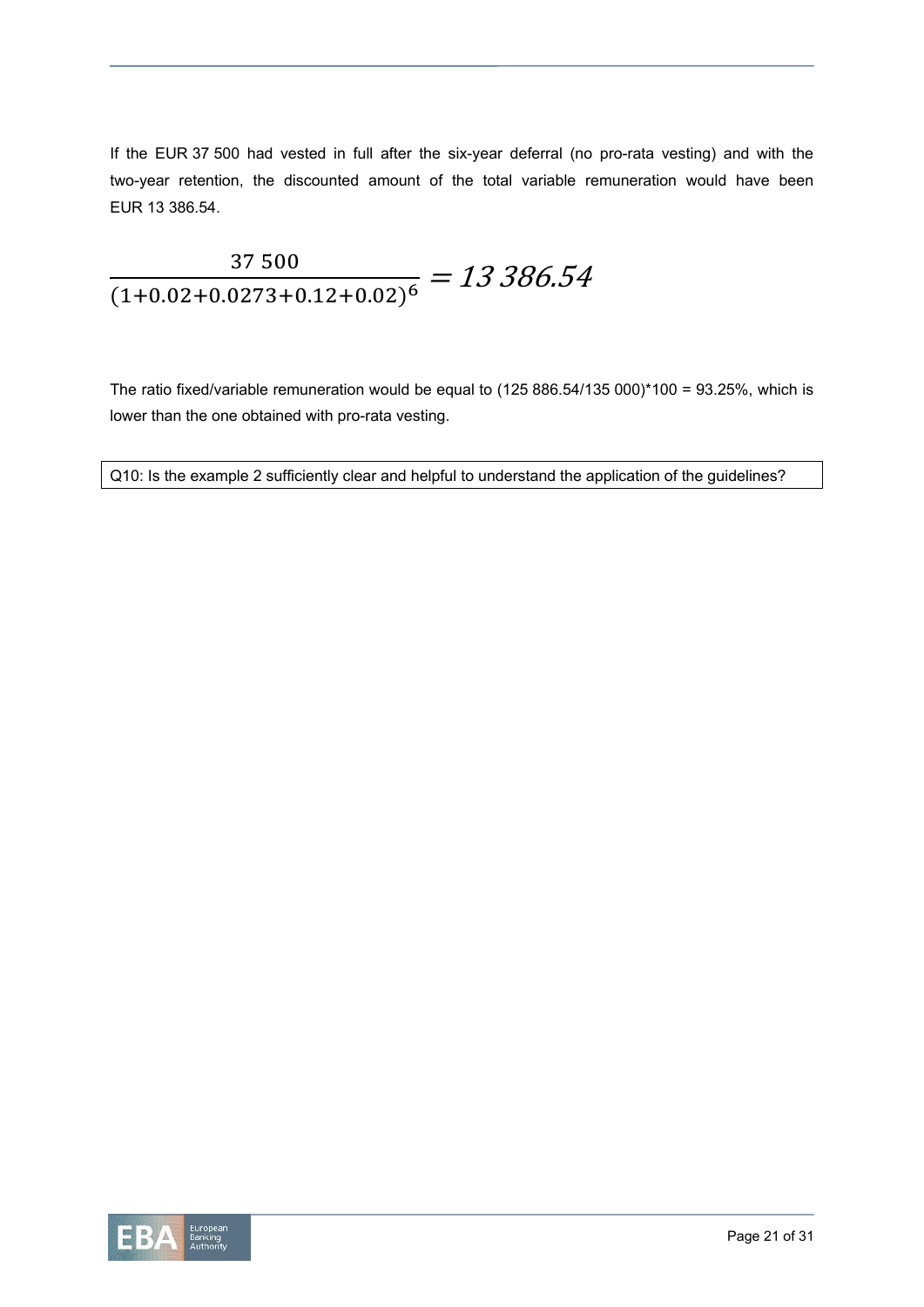#### **Example 3**

The following example is based on a given amount of fixed remuneration of EUR 100 000 and shows how to calculate the maximum possible amount of variable remuneration which could be awarded if 25% of the variable remuneration is paid in instruments that are deferred for five years with a two-year retention period, assuming that the full amount vests at the end of the deferral period. The inflation rate and interest rate for government bonds provided under Example 1 are used. The same assumptions regarding Member State's transposition (25%) of the Directive, shareholders' approval for ratio higher than 1:1 (none) and performance year (2014) apply as under Example 1.

In this example, the total variable remuneration that can be paid is up to a maximum of 100% of the fixed components of remuneration and the maximum variable remuneration that can be discounted is 25% provided it is paid in instruments that are deferred for at least five years.

Hence, we can write the following equation:

$$
fr = 0.75 * tvr + \frac{0.25 * tvr}{(1 + i + g + id + ir)^n}
$$

- $fr = fixed$  remuneration
- tvr = total variable remuneration
- $=$  inflation rate:
- g = interest rate for government bonds EU average;
- $id$  = incentive factor for use of long-term deferral;
- $ir =$  incentive factor for additional retention;
- $n = length of the vesting period.$

By replacing the corresponding amounts considered in this example for each variable in the equation above, we obtain:

$$
100\,000 = 0.75 \times tvr + \frac{0.25 \times tvr}{(1 + 0.02 + 0.0273 + 0.10 + 0.02)^5}
$$

 $fr = 100000$ 

- i = 2%, factor for inflation
- g = 2.73% factor for government bond interest rate
- id = 10% , factor for five year deferral,
- ir = 2%, factor for two years retention,
- n = 5, length of vesting period.

Solving the previous equation for tvr, we obtain:

$$
tvr = \frac{100\,000 * 2.17}{0.75 * 2.17 + 0.25} = 115\,579.23
$$

For the above example, the maximum variable remuneration which can be paid if 25% of the variable remuneration is discounted is EUR 115 559.82.

Q11: Is the example 3 sufficiently clear and helpful to understand the application of the guidelines?

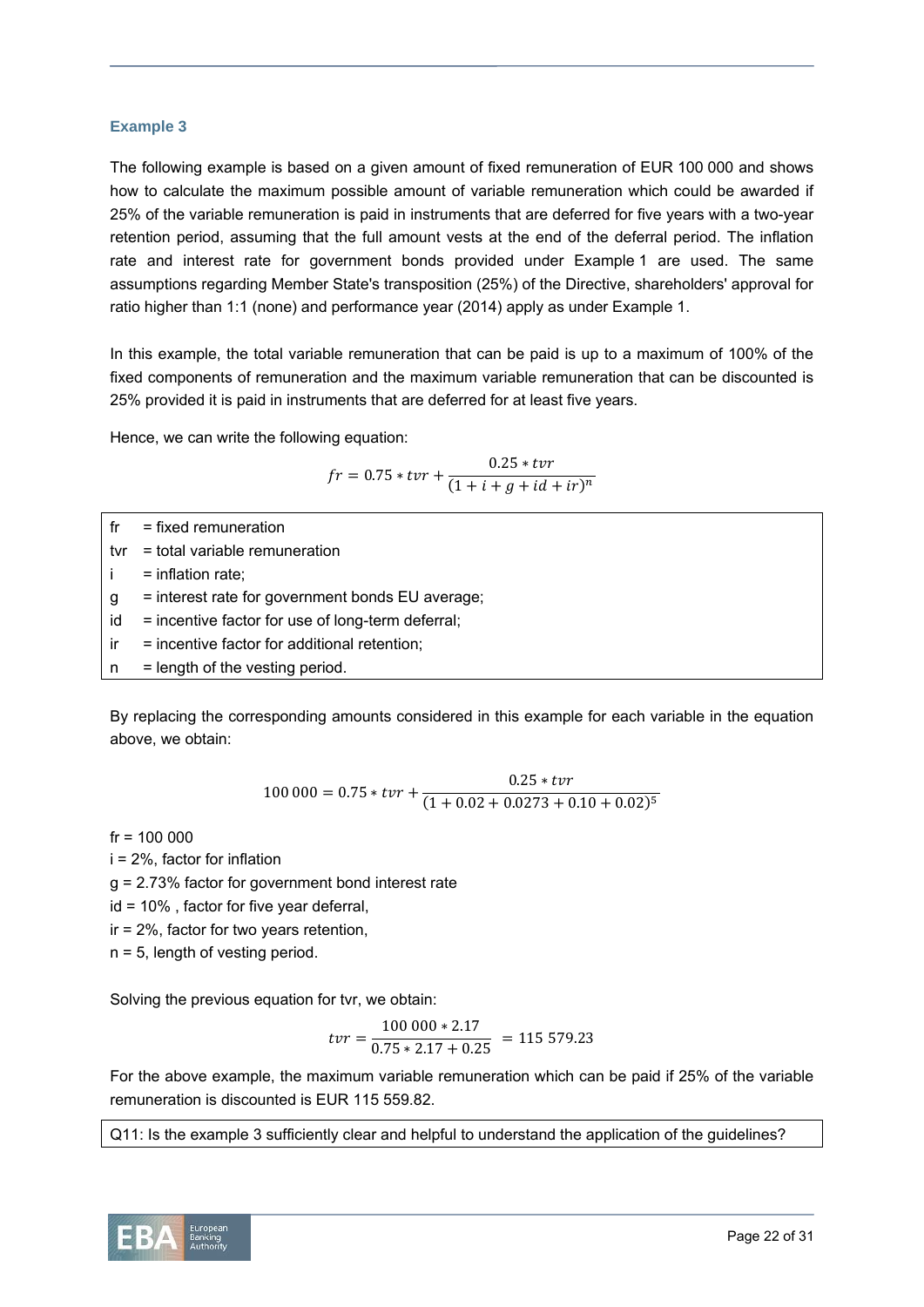# 5. Accompanying documents

## 5.1 Draft Cost-Benefit Analysis / Impact assessment

- 1. Article 16(2) of the EBA Regulation (Regulation (EU) No 1093/2010 of the European Parliament and of the Council) provides that any Guideline developed by the EBA shall be accompanied by an Impact Assessment (IA) which analyses 'the potential related costs and benefits'. The Impact Assessment should provide the reader with an overview of the findings as regards the problem identification, the options identified to remove the problem and their potential impacts.
- 2. This note outlines the Impact Assessment (IA) regarding the draft Guidelines on the applicable notional discount rate for variable remuneration under Article 94 (1)(g)(iii) of Directive 2013/36/EC of the European Parliament and of the Council on access to the activity of credit institutions and prudential supervision of credit institutions and investment firms (CRD).

#### 5.1.1 Problem definition

- 3. Remuneration policies and practices should be consistent with effective risk management to ensure that staff members behave prudently and should set incentives that ensure that staff member's personal objectives are aligned with the long-term interests of the credit institution. To this end, the CRD requires that 40-60% of the variable remuneration is deferred. In addition, a maximum ratio between variable and fixed components of total remuneration was introduced. Variable remuneration shall not exceed 100% of the fixed remuneration of a staff member who has a material impact on the institution's risk profile (200% with shareholders' approval).
- 4. Member States may allow institutions to apply the discount rate to a maximum of 25% of variable remuneration provided that it is paid in instruments that are deferred for at least 5 years. The application of this provision is subject to national discretion and Member States may choose not to apply this provision or to set a ratio lower than 25%.
- 5. The application of the discount rate has the consequence of reducing the value of variable remuneration to be considered in the calculation of this ratio, allowing institutions which apply the discount rate to actually pay out variable remuneration which exceeds 100% (200% subject to shareholders' approval) of the fixed remuneration. The applicable discount rate should consider all relevant factors, including inflation rate and risk and should provide incentives for the use of long-term deferred variable remuneration.
- 6. The provisions regarding the discount rate were added at a late stage in the legislative process leading to the adoption of the CRD. The Commission did not evaluate this specific issue in the impact assessment accompanying its proposal for CRD, because it was not included in the original proposal.

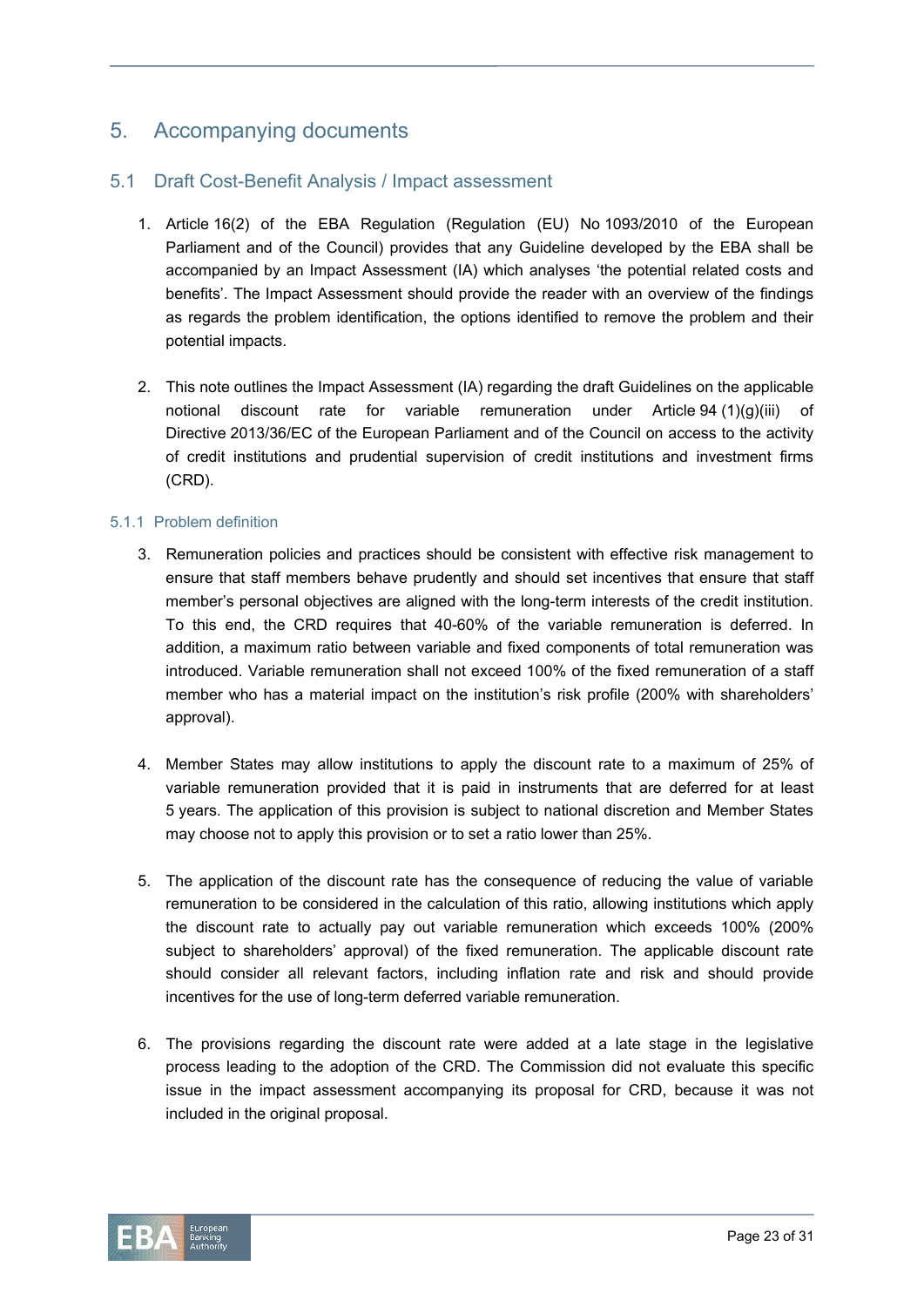#### *Issues addressed by the GL and objectives*

- 7. The CRD requires that EBA, in preparing guidelines on the applicable notional discount rate, should take into account all relevant factors including inflation rate and risk, which includes the length of deferral. The EBA GL shall specifically consider how to incentivise the use of instruments which are deferred for a period of not less than five years. Beside the explicitly mentioned factors, EBA has considered other relevant factors, e.g. the retention period and staff turnover.
- 8. Consistently with the mandate, EBA proposes a discount rate which takes into account the following factors:
	- a. inflation rate;
	- b. the average interest rate for EU government binds with a maturity around 10 years to consider opportunity costs of remuneration which is only available at a later point in time and inflation risk;
	- c. an incentive factor for the use of long term deferred instruments;
	- d. an incentive factor for the use of longer retention periods.
- 9. The guidelines also set out how the discount rate should be applied.

#### 5.1.2 Technical options considered

- 10. The EBA understands that the term 'risk' within the above mandate refers to inflation risk and not to the risk profile of the institution.
- 11. The EBA has considered the following technical options:

#### *Options considered regarding inflation rate and inflation risk:*

- 12. Inflation reduces the value of the remuneration which will be paid out in the future. The Euro area is subject to a common monetary policy with an inflation target set by the European Central Bank to keep inflation rates for the Eurozone below, but close to, 2% of the Harmonised Indices of Consumer Prices (HICP) in the medium term. Most national central banks in non-eurozone Members State also have an objective of price stability.
- 13. Temporary shocks to volatile components of inflation (for instance commodity prices) tend to affect heavily short-term expectations, as such shocks cannot be counteracted by monetary policy within short time horizons and can lead to considerable volatility in inflation. Until now, in the Eurozone, long-term inflation expectations have been broadly insensitive to the propagation of temporary shocks<sup>8</sup>.
- ► **Option A Using the inflation rate measured by the Harmonised Consumer Price Index (HCPI)** 
	- Sub-option A1 Using the inflation rate for the European Union

<sup>8</sup> Assessing the anchoring of longer-term inflation expectations, p65 – ECB Monthly bulletin, July 2012.

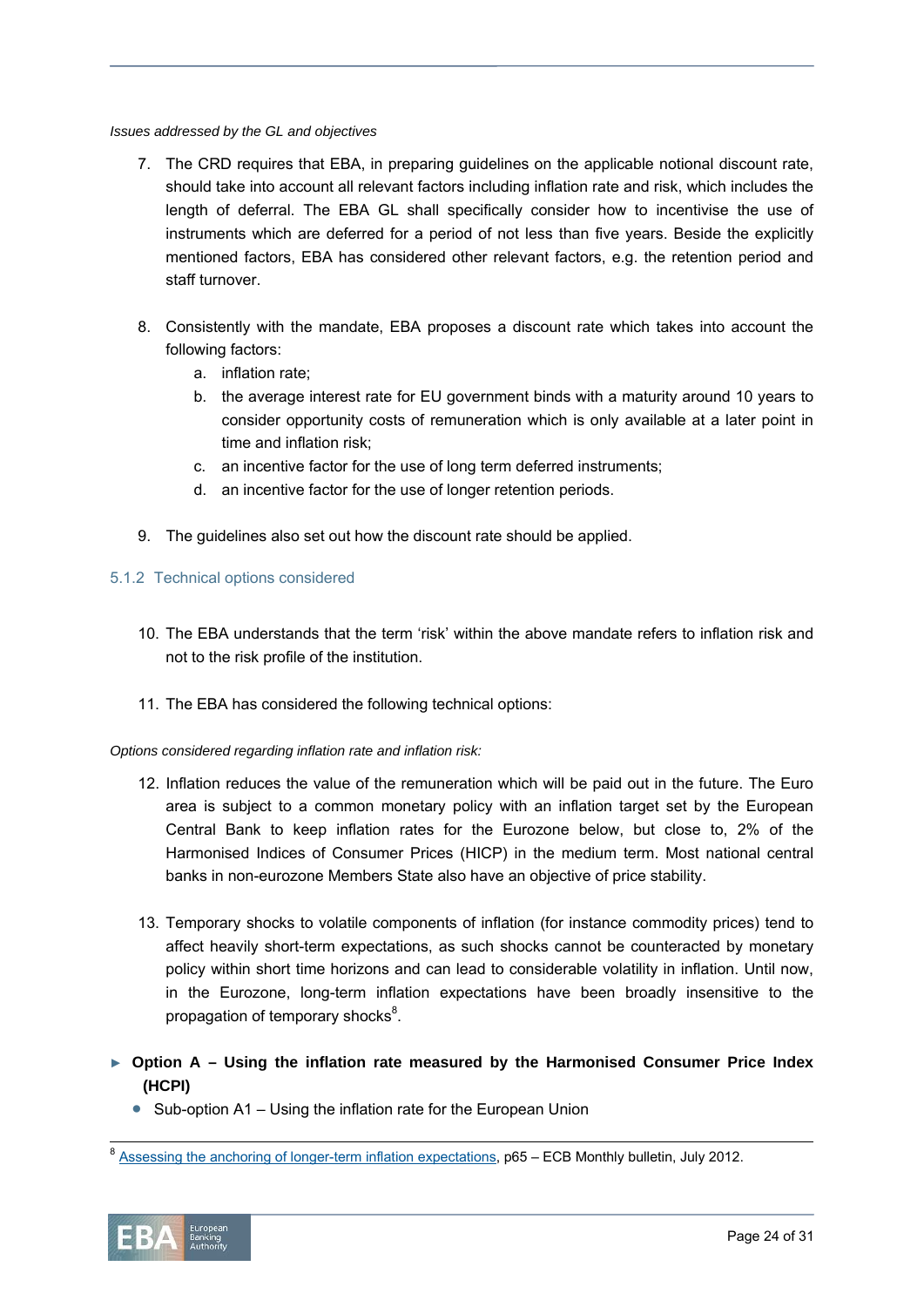- $\bullet$  Sub-option A2 Using inflation rate for the Member State in which remuneration is awarded
- 14. Inflation is measured by HCPI which is publicly available and is calculated by Eurostat. While the use of a uniform inflation rate throughout the EU would lead to a harmonised discount rate, national inflation rates may differ significantly (Eurostat data from June 2013 shows an average annual inflation rate between 0.3% and 4.3% $9$  among Member States). The inflation rate can span outside these limits for non-EU countries, affecting further the remuneration awarded outside the EU. To accommodate the different inflation rates among the Euro area, non Euro area and non EU third countries, Option A2 was retained. For third countries, it is important to consider in which currency the remuneration is awarded as this has a significant influence on the effect inflation would have on the remuneration awarded to a staff member located in one country, but who is receiving remuneration based on a different currency.
- 15. Current inflation rates as well as inflation rate forecasts are available from Eurostat, the European Central Bank and national authorities, for single Member States and the European Union. Long-term inflation expectations are surveyed quarterly in the ECB Survey of Professional Forecasters (SPF) and the Euro Zone Barometer and biannually by Consensus Economics. Financial indicators of inflation expectations are available in some countries by determining the break-even inflation rates (BEIRs), calculated as the yield spread between nominal and inflation-linked bonds. There is currently a significant uncertainty surrounding the inflation outlook perceptible both in professional surveys and in financial market indicators. Nevertheless, on balance, available evidence from both survey data and financial market indicators suggests that euro area long-term inflation expectations remain firmly anchored at levels consistent with price stability<sup>10</sup>.
- 16. Variable remuneration which is awarded in instruments deferred for at least five years can be discounted under this guideline. For a period of at least five years, it is appropriate to consider the risk of rising inflation rates. Any inflation rate forecast may differ, over the period of the forecast, from the **future observed** inflation rates. Although available long-term estimates contain a high level of forecast uncertainty it might be appropriate to use, as an alternative measure, an inflation rate forecast which is higher than the current inflation.

#### ► **Option B – Using the inflation rate implied in financial instruments**

- 17. Market participants when pricing instruments take into account several factors, including inflation rates and inflation risk. If there were a risk-free financial instrument, the price would be influenced mainly by the inflation rate future evolution .EU government bonds have a zero risk weight<sup>11</sup> within the credit risk regime. Looking at historic interest rates it can be assumed that market rates take account of the inflation risk and credit risks.
- 18. The sub-option A2 regarding the current inflation rate and option B with respect to the inflation risk have been retained.

 $\frac{9}{10}$  Eurostat News release – June 2013<br><sup>10</sup> ECB Annual report 2012, Box 3 p39-42.<br><sup>11</sup> The EU member states retain the discretion of applying a 0% weight on EU government bonds

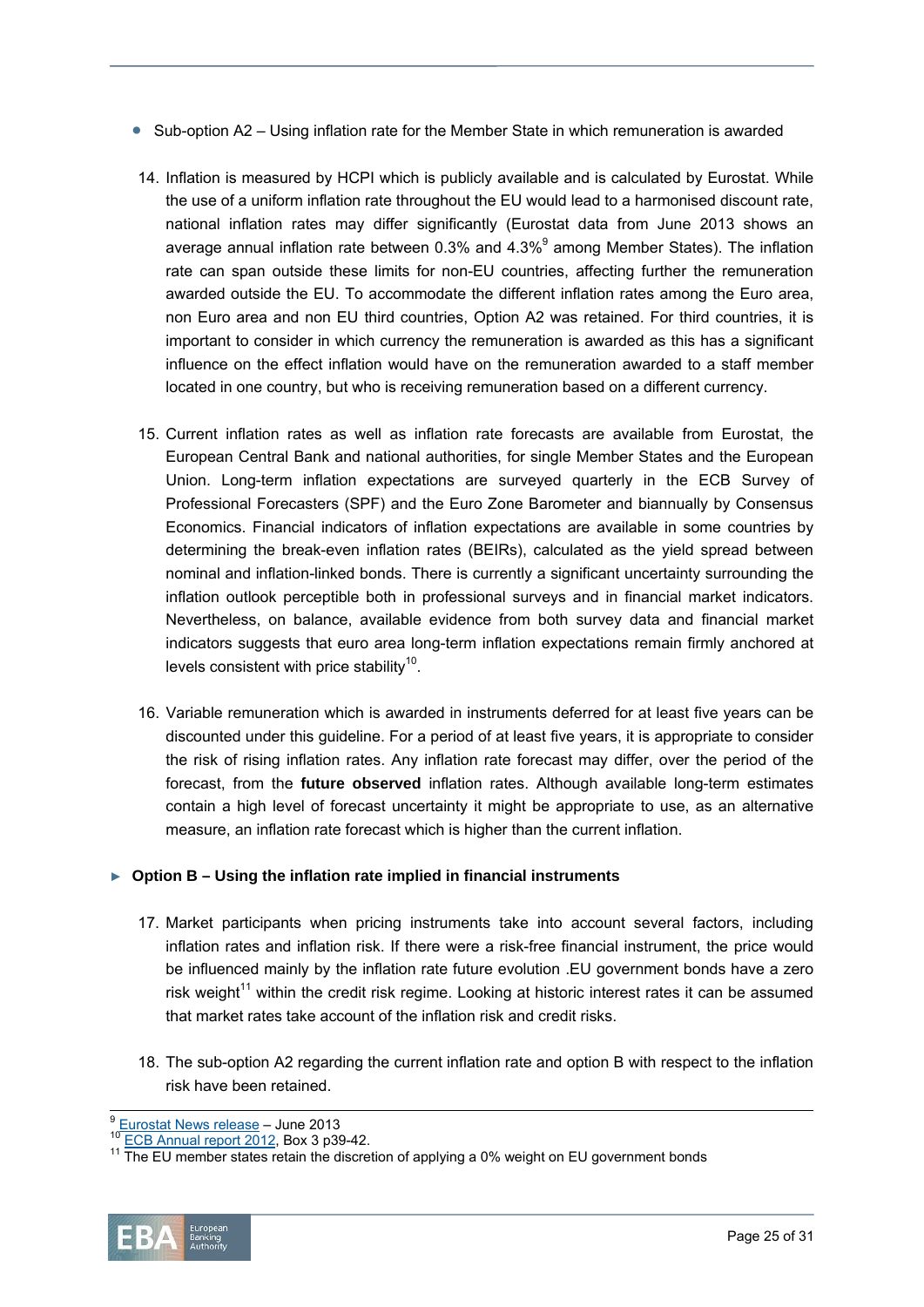*Options considered regarding incentives to use long term deferred instruments and additional incentive periods:* 

- ► **Option C1 Explicit factor to incentivise long-term deferral period when using instruments to pay variable remuneration.**
- ► **Option C2 Explicit factor to incentivise the use of additional retention periods.**
- ► **Option C3 Calculation of the discount rate which takes into account the length of the deferral period.**
- ► **Option C4 Allow additional discount depending on the type of instrument used.** 
	- 19. The CRD requires considering the length of deferral periods within the guidelines and aims to incentivise the use of instruments which are deferred for a period of five years or longer. It is therefore appropriate to introduce a factor which should increase the discount rate with time, if instruments are deferred for a period of five years or longer. To this end and to provide incentives to defer remuneration for longer periods, the EBA propose to add a factor of 10% for variable remuneration deferred for five years and to add a further two percentage points for each additional year of deferral.
	- 20. Retention of vested instruments is an important element in the design of the long-term incentive structure of variable remuneration. Longer retention periods create an incentive for the employees for prudent behaviour even after the awarded remuneration has vested and link the variable remuneration to the performance of the institution, which is influenced by decisions on risks taken in the past. By imposing longer retention periods, remuneration is better aligned with the long-term interest of the institution. Therefore, additional incentives should be granted if instruments which are deferred for more than five years are subject to additional retention periods after the deferral period has ended. In addition by using longer retention periods the possibility to claw back remuneration is increased. However, as such periods are usually shorter and the amounts are already vested the incentive factor should be lower than the one for deferral. A retention period of one year could be considered as the minimum which should be applied, hence only the use of longer retention periods of at least two years should be incentivised.
	- 21. A discount rate should be applied for every year to consider the effect of inflation and other relevant factors for the complete period. As the discount rate is expressed as an annual rate, it is appropriate to raise the respective factor to the power of the number of years of the deferral period. The retention period should not be considered as staff would receive the distributions paid under the instrument during such period, while no distributions should be paid during the deferral period in accordance with the Guidelines on Remuneration Policies and Practices.
	- 22. Institutions can use different instruments for paying variable remuneration. While share prices have the potential to increase or decrease, the prices of debt instruments are more likely to react more moderately and have a higher down-side risk compared to the potential of increasing values. The levels of distributions paid are also different; hence, one could consider differentiating the discount factors for different instruments. However, a differentiation would add complexity to the application of the remuneration framework and would trigger additional implementation costs. All instruments must be appropriate for the use of variable remuneration

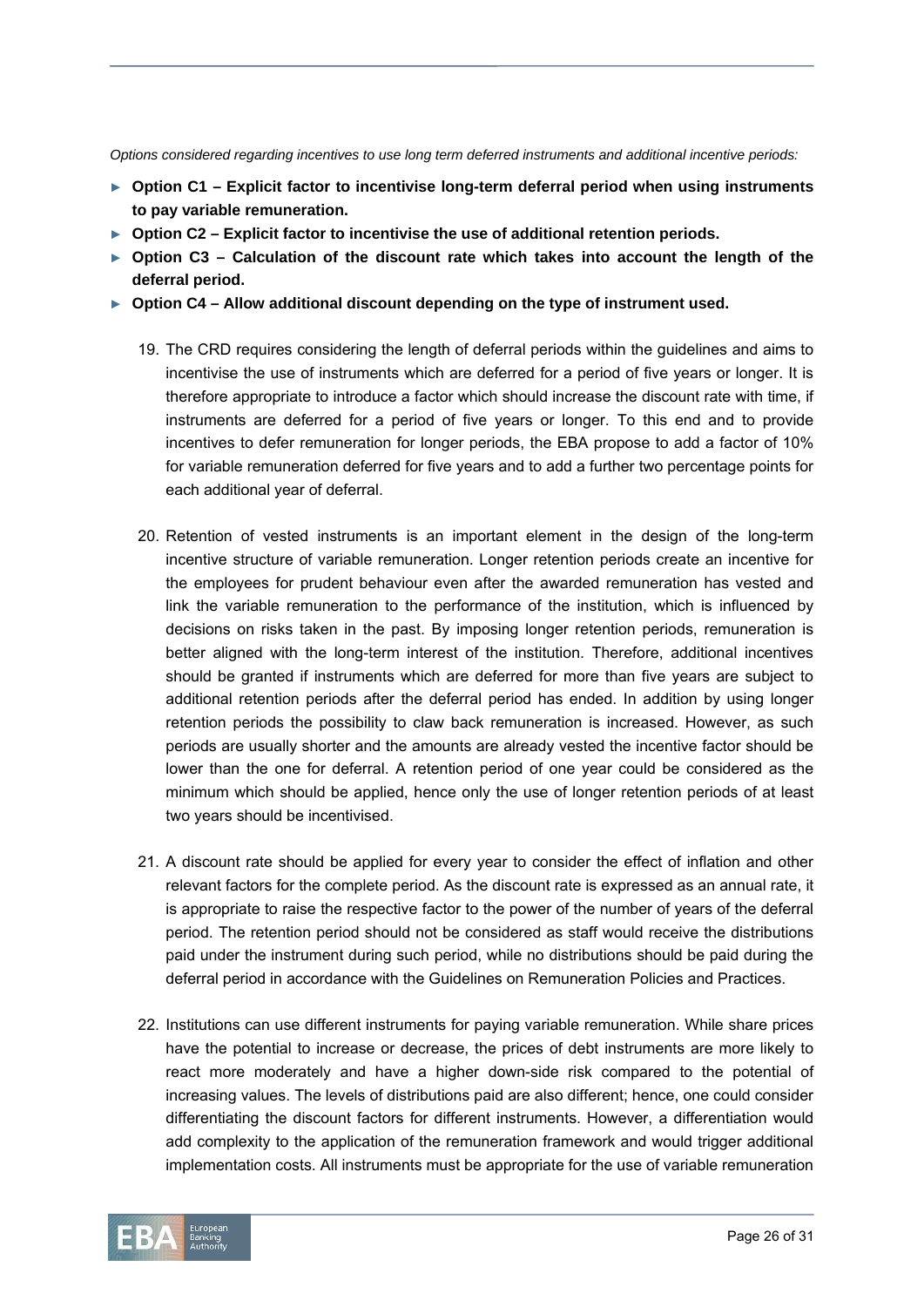and must be subject to a remuneration policy, including deferral and retention periods. It cannot be validated that one class of instruments would provide better incentives for prudent risk taking. Instruments would be affected by inflation in the same way. Option C4 was therefore not retained.

23. Option C1, C2 and C3 have been retained.

#### *Options considered regarding opportunity costs*

- ► **Option D1 Market rates, e.g. rate for 10-year EU government bonds**
- ► **Option D2 Return on Equity ('ROE') of institution or the EU banking system** 
	- 24. The net present value of variable remuneration depends not only on the expected inflation rate, but also on the opportunity costs of the remuneration not available today for another use or an alternative investment. For the opportunity costs a rate should be considered that measures the real yield without consideration of inflation, as inflation is already considered. However, as also mentioned above, market rates depend not only on inflation and credit risk, but also on the liquidity of the instrument and other aspects. If staff would receive non-deferred remuneration, they could invest it in equity instruments, bonds, property or other investments.
	- 25. The choice of the discount rate should consider the aim to achieve harmonisation. The rate should be easy to apply and have an objective value. The latter is given for example for EU government bonds. When choosing a rate the length of deferral and retention periods should be taken into account, as rates are different for different maturities. A rate for government bonds with around 10 years' maturity seems to be appropriate to consider both the length of deferral periods which can be longer than five years and the inflation risk. The inflation risk is also relevant during retention periods and, therefore, the rate should at least correspond to the length of the deferral and retention period. It can be assumed that such periods in general do not exceed 10 years. Interest rates differ significantly between Member States for several reasons; hence an EU average for this value should be used to achieve harmonisation. Given that the rate is added to the factor for inflation, the interest rate for EU government bonds with a maturity of around 10 years seems to be appropriate to cover opportunity costs for other investments and the inflation risk. The rate is easily available. Using this rate is transparent and leads to a high level of harmonisation. The rate fluctuates over time, but is – when using an EU average – more stable than rates for single Member States.
	- 26. The rate for opportunity costs could be based on the average return on equity of all institutions within the European Union or institutions' individual profitability. The latter would not lead to harmonisation and could also create conflicts of interest regarding accounting and valuation issues. The average ROE for the EU banking system as published by the European Central Bank shows very volatile values and, therefore, the discount rate would significantly differ over time. Linking the discount rate to the ROE could also lead to incentives to increase the ROE in the short term, which could contradict the long-term interests of the institution.

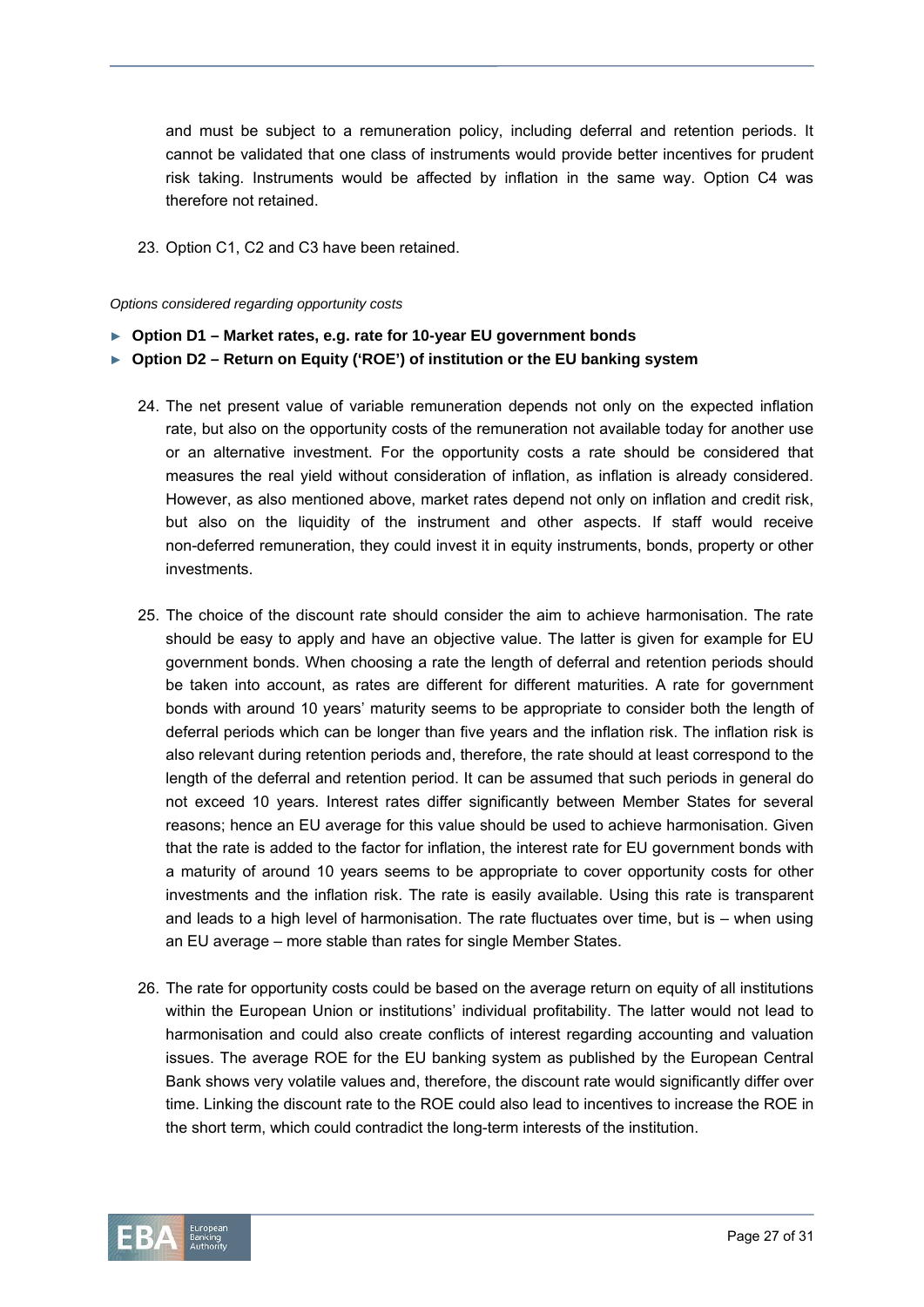27. Option D1 has been retained.

#### *Other options considered:*

- 28. It was suggested that staff turnover be considered in the calculation of the discount rate, as this would take into account the probability that a staff member would receive the variable remuneration after deferral. As the discount rate is applied to a single staff member, it is difficult to consider the general staff turnover within an institution and to apply this to individually awarded remuneration. Such figures would differ between institutions and Member States, which would not lead to harmonisation regarding the discount rate. The possibility that some staff members change positions should not lead to a discounting of the variable remuneration for the purpose of calculating the ratio. Long-term deferral should provide for long-term incentives for the individual.
- 29. The additional factor was not retained.

*Amounts of variable remuneration which can be discounted:* 

- ► **Option E1 Amounts that vest after a five-year deferral period should be eligible**
- ► **Option E2 If remuneration is deferred for at least 5 years all amounts that are paid in instruments (up to a maximum of 25% of variable remuneration) should be eligible, including amounts vesting before the end of the deferral period.** 
	- 30. The CRD allows variable remuneration paid in instruments to be discounted if it is deferred for a period of at least five years. The discount rate should incentivise the use of longer deferral periods. Variable remuneration should not vest faster than on a pro-rata basis.
	- 31. Applying the discount factors to amounts which vest only after a minimum period of five years would provide a strong incentive to defer large parts of the variable remuneration for five years or longer and, by doing so, to provide for a good risk alignment. However, this may not be practical as staff would receive larger parts of the variable remuneration at a very late stage, reducing the net present value of variable remuneration and the flexibility of staff to change work places. Both effects could lead to a situation where institutions do not use long deferral periods so as to avoid the negative effects. The discount rate may therefore not be applied at all.
	- 32. Allowing the discounting of amounts which vest within a long deferral period would reflect the current remuneration practices in banks, which often use pro-rata vesting of variable remuneration. A sufficient risk alignment would still be achieved. The incentive to use long-term deferral would be increased, as the net present value of remuneration would not be reduced to the same extent as under option E1. The discount rate would provide sufficient incentives to defer variable remuneration for a longer time period, as the rate would consider the number of years it takes for the variable remuneration to vest.

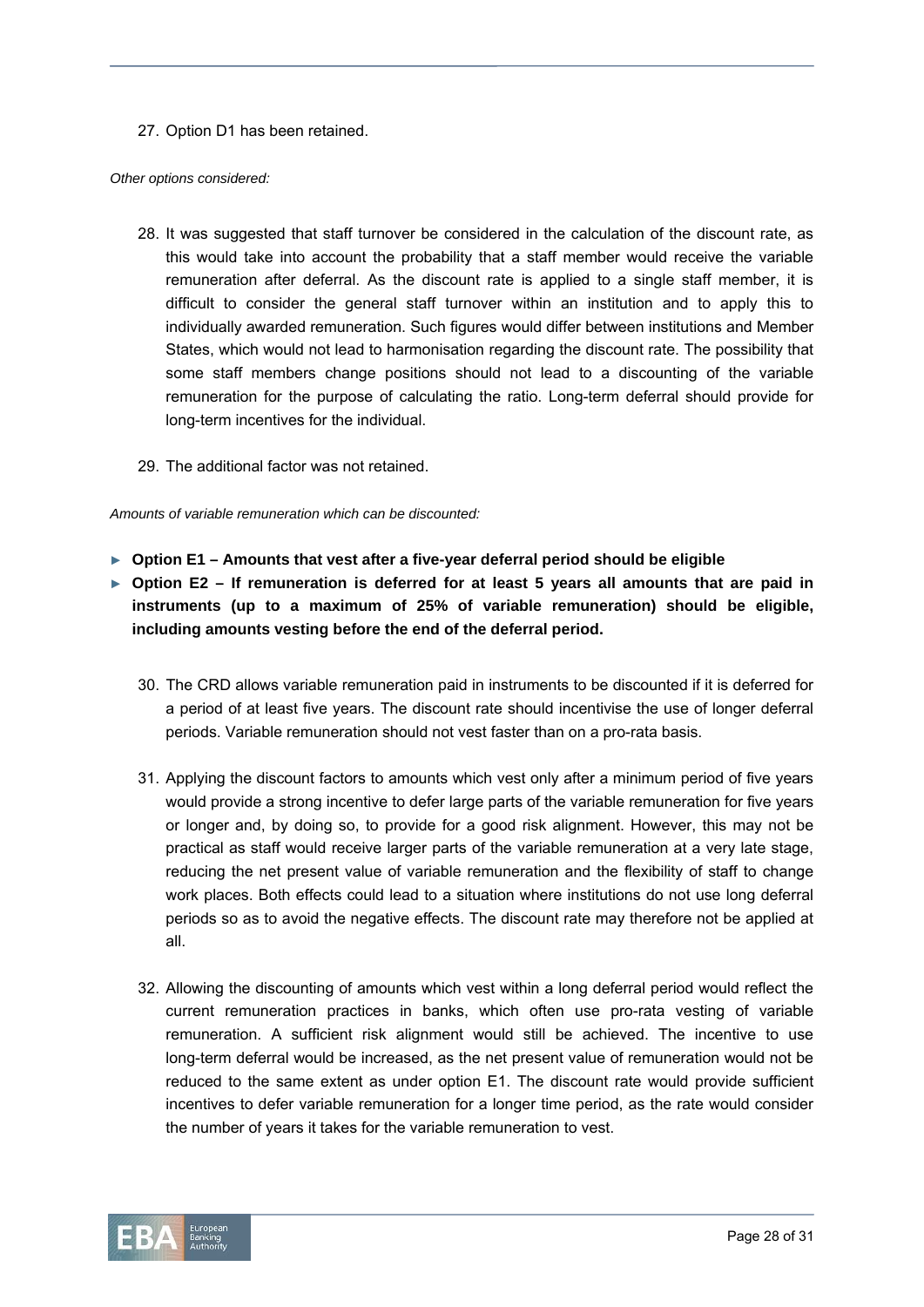33. Option E 2 was retained.

#### *Calibration of the discount rate:*

34. Some factors considered in the calculation of the discount rate are given externally (inflation, interest rate for Government Bonds), while other factors have been introduced to provide incentives to use longer deferral and retention periods. The calibration of the incentive factors took into account current inflation rates and market conditions and aims to provide for sufficient incentives to use longer-term deferred instruments and longer retention periods.

#### *Proportionality*

35. The discount rate can be applied to a maximum of 25% of variable remuneration awarded in instruments that are deferred for at least five years. Member States may set a lower maximum percentage. The discount rate is based on publicly available data. Therefore, smaller institutions should also be able to access the required information. The possibility of applying the discount rate, if introduced within the national legal framework, is up to the institution. In smaller institutions with lower staff numbers the calculation and the application of the discount rate seems to be possible without the implementation of IT systems or the allocation of additional resources.

#### 5.1.3 Impact of the proposals

36. The implementation of this guideline is limited to the setting and application of the discount rate for variable remuneration. The discount rate itself is part of the CRD requirements. The impact of the CRD as such is not assessed. The marginal costs for applying the guidelines should be minimal. The costs of different options has not been analysed, as all options are based on data which are easily available and, therefore, costs for different options would be identical.

| Costs                                                                          | One-off                                                                                                                                                                                                                                                                                                                                                                                                                                          | On-going                                                                                                                                                                                                                 |
|--------------------------------------------------------------------------------|--------------------------------------------------------------------------------------------------------------------------------------------------------------------------------------------------------------------------------------------------------------------------------------------------------------------------------------------------------------------------------------------------------------------------------------------------|--------------------------------------------------------------------------------------------------------------------------------------------------------------------------------------------------------------------------|
| Changing the way<br>remuneration policies<br>are set, systems and<br>controls. | a. Cost of additional staff time to review and align remuneration<br>policies in order to reflect the discount rate and implementation<br>of the discount rate in HR systems to calculate the levels of<br>variable remuneration. However, this is triggered by the CRD<br>and costs to implement a system to calculate the effect of the<br>discount rate should be minimal and occur only if the institution<br>makes use of this possibility. | b. none                                                                                                                                                                                                                  |
| Calculating and applying c. none<br>the discount rate                          |                                                                                                                                                                                                                                                                                                                                                                                                                                                  | d. Costs for the annual calculation of the<br>discount rate and costs of applying it should<br>be minimal. Cost for documentation.                                                                                       |
| <b>Remuneration</b><br><b>Benchmarking Exercise</b>                            | e) minor costs for changing the existing IT systems for the<br>processing of data to be disclosed and the reporting of<br>remuneration figures to competent authorities                                                                                                                                                                                                                                                                          | f. The scope of data which is collected for<br>remuneration Benchmarking is extended by<br>a few data fields containing readily<br>available data, hence creating minor, if any,<br>costs for the reporting and analysis |

#### **Table 1 – Summary of the costs of applying the Guidelines for institutions**

37. The introduction of a discount rate for variable remuneration may also have additional cost implications for national supervisory authorities, as they need to supervise the application of the discount rate if implemented in the national legislation and used by the institutions.

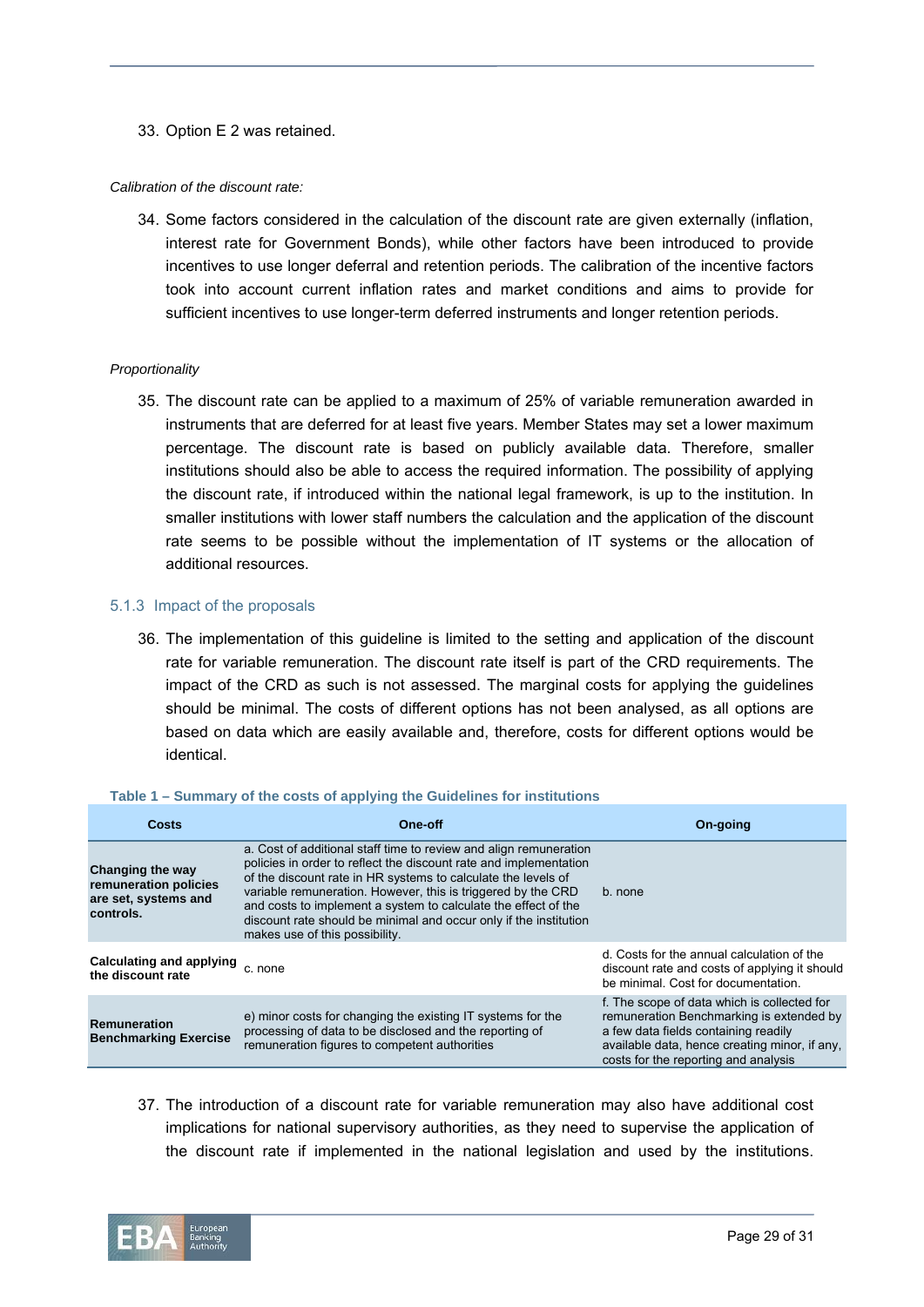However, this is not directly triggered by the guidelines, as this is already a CRD requirement. The application of the CRD, including the remuneration framework, is subject to supervisory review. The costs of the supervisory review are independent of the way in which the discount rate is calculated, but stem from the fact that compliance with the requirement regarding the ratio between variable and fixed remuneration needs to be supervised.

#### *Benefits of the proposal*

38. By establishing harmonised rules for a discount rate, the remuneration framework between Member States remains comparable and transparent regarding the application of the cap for variable remuneration.

Q 12: Do you agree with our analysis of the impact of the proposals in this CP? If not, can you provide any evidence or data that would explain why you disagree or might further inform our analysis of the likely impacts of the proposals?